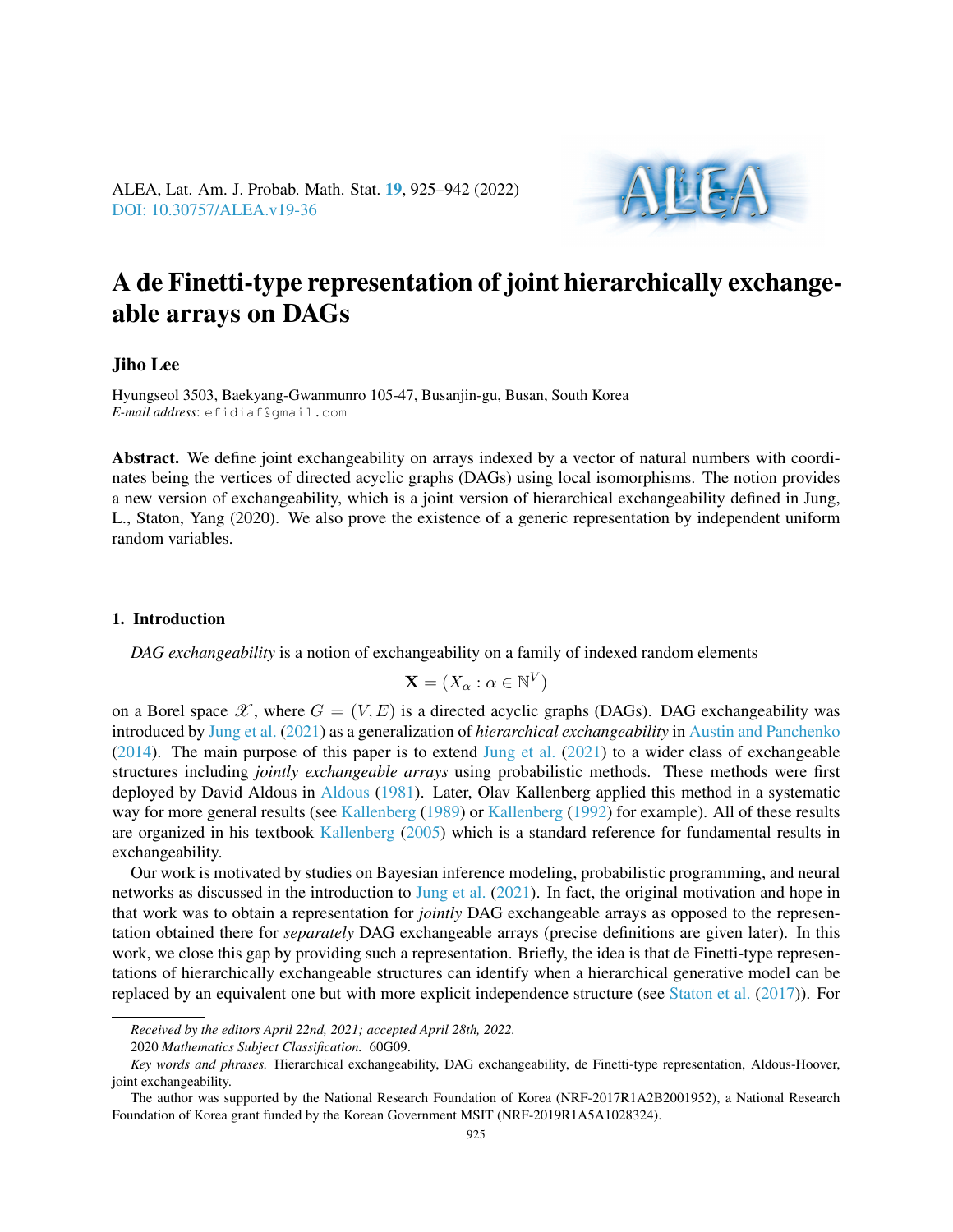general applications of exchangeability theory, one can also find in [Orbanz and Roy](#page-17-5) [\(2015\)](#page-17-5) a recent survey on various applications of exchangeability theory to Bayesian inference models including [Hoff](#page-17-6) [\(2007\)](#page-17-6), [For](#page-17-7)[tini and Petrone](#page-17-7) [\(2012\)](#page-17-7), and [Lloyd et al.](#page-17-8) [\(2012\)](#page-17-8). Structure theorems on exchangeable processes also provide canonical representations of neural networks with hierarchical symmetries. Readers can consult, for example, [Bloem-Reddy and Teh](#page-16-2) [\(2020\)](#page-16-2), [Cohen and Welling](#page-16-3) [\(2016\)](#page-16-3), and [Bruna et al.](#page-16-4) [\(2013\)](#page-16-4) for applications in this direction.

Let  $G = (V, E)$  be a DAG. We assume for the rest of the paper that G is finite and simple. Also, when we write G as a set, we refer to the set of vertices V. We write  $v \prec w$  if there exists a directed nonempty path from v to w. Note that  $\prec$  defines a partial order in G. Conversely, given a finite partially ordered set  $(G, \prec)$ , we can build a corresponding set of directed edges E by adding the edge  $\overrightarrow{vw}$  if and only if  $v \prec w$  and there is no  $v' \in G$  such that  $v \prec v' \prec w$ . To make this correspondence bijective, we assume that G always have the minimal set of edges under its induced partial order: that is, whenever there is a directed path from  $v$  to w that passes other vertices than v and w, we have no edge from v to w.

We say that a subgraph  $C$  of a DAG  $G$  is **downward-closed** (or just closed) if it is downward-closed under the induced partial order, that is,  $v \in C$  whenever there exists  $w \in C$  such that  $v \prec w$ . We write  $\mathcal{A}_C$ for the collection of all closed (possibly empty) subgraphs of C. For  $\alpha \in \mathbb{N}^G$  and  $C \in \mathscr{A}_G$ , let  $\alpha|_C$  denote the restriction of  $\alpha$  to C when viewing  $\alpha$  as a function from G to N.

<span id="page-1-3"></span>**Definition [1](#page-1-0).1.** Let G be a DAG. Then, a G-**permutation**<sup>1</sup> is a bijection  $\tau : \mathbb{N}^G \to \mathbb{N}^G$  such that

$$
\alpha|_C = \beta|_C \Longleftrightarrow \tau(\alpha)|_C = \tau(\beta)|_C \tag{1.1}
$$

for all  $\alpha, \beta \in \mathbb{N}^G$ ,  $C \in \mathscr{A}_G$ . We write  $S^{\rtimes G}_{\mathbb{N}}$  for the collection of all G-permutations. A random array  $\mathbf{X} = (X_{\alpha} : \alpha \in \mathbb{N}^G)$  is **DAG-exchangeable** if for all  $\tau \in S_{\mathbb{N}}^{\rtimes G}$ , we have

<span id="page-1-4"></span>
$$
\left(X_{\alpha}: \alpha \in \mathbb{N}^G\right) \stackrel{d}{=} \left(X_{\tau(\alpha)}: \alpha \in \mathbb{N}^G\right). \tag{1.2}
$$

For  $C \in \mathscr{A}_G$ , let  $I_C := \bigcup$  $C' \in \mathscr{A}_C$  $\mathbb{N}^{C'}$ . Given a *G*-permutation  $\tau$  and  $C \in \mathcal{A}_G$ , one can always define the

action of  $\tau$  on  $\mathbb{N}^C$  by  $\tau(\alpha)(v) = \tau(\beta)(v)$  for any  $\beta \in \mathbb{N}^G$  such that  $\beta|_C = \alpha$ , since by the definition of G-permutations the choice of  $\beta$  is irrelevant. Since this induced map on  $\mathbb{N}^C$  is also a C-permutation, we can regard  $\tau$  as a bijection from  $I_G$  into itself, and identify it as a G-permutation of the index set  $I_G$ . Therefore, we can define DAG exchangeability on a random array indexed by  $I_G$  instead of  $\mathbb{N}^G$ . For  $\alpha \in I_G$ , let  $Dom(\alpha)$  be the domain of the function  $\alpha$ , and  $Restr(\alpha) := {\alpha|_{C : C \in \mathscr{A}_{Dom(\alpha)}}}.$ 

For any DAG-exchangeable array, we have a canonical representation using independent uniform random variables, as long as the underlying probability space is rich enough. We will assume this condition for the rest of the paper.

<span id="page-1-1"></span>**Theorem 1.2** [\(Jung et al.](#page-17-0) [\(2021\)](#page-17-0)). Let  $G$  be a DAG. Let  $\mathbf{X} = (X_\alpha : \alpha \in \mathbb{N}^G)$  be a DAG-exchangeable array *taking values in a Borel space*  $\mathscr X$ *. Then, there exist a measurable function*  $f : [0,1]^{\mathscr A_G} \to \mathscr X$  *and an i.i.d. array*  $\mathbf{U} = (U_{\beta} : \beta \in I_G)$  *of uniform random variables such that* 

$$
X_{\alpha} = f\Big(U_{\beta} : \beta \in Restr(\alpha)\Big) \tag{1.3}
$$

almost surely for all  $\alpha \in \mathbb{N}^G$ .

<span id="page-1-2"></span>*Example* 1.3*.* This setup covers the following past results on the representations of exchangeable structures by independent uniform random variables.

(a) *Exchangeable sequences:* Let G be a graph with a single vertex. Then,  $S_{\mathbb{N}}^{\rtimes G}$  is simply the group of all bijections from N to itself. So, a DAG-exchangeable array is merely an exchangeable sequence. Theorem [1.2](#page-1-1) implies that for an exchangeable sequence  $X = (X_n : n \in \mathbb{N})$ , there exist an i.i.d.

<span id="page-1-0"></span><sup>&</sup>lt;sup>1</sup>Although in [Jung et al.](#page-17-0) [\(2021\)](#page-17-0) we used the word "automorphism," we change the terminology in order to distinguish them with automorphisms of the DAG itself which appear in Section [2.](#page-3-0)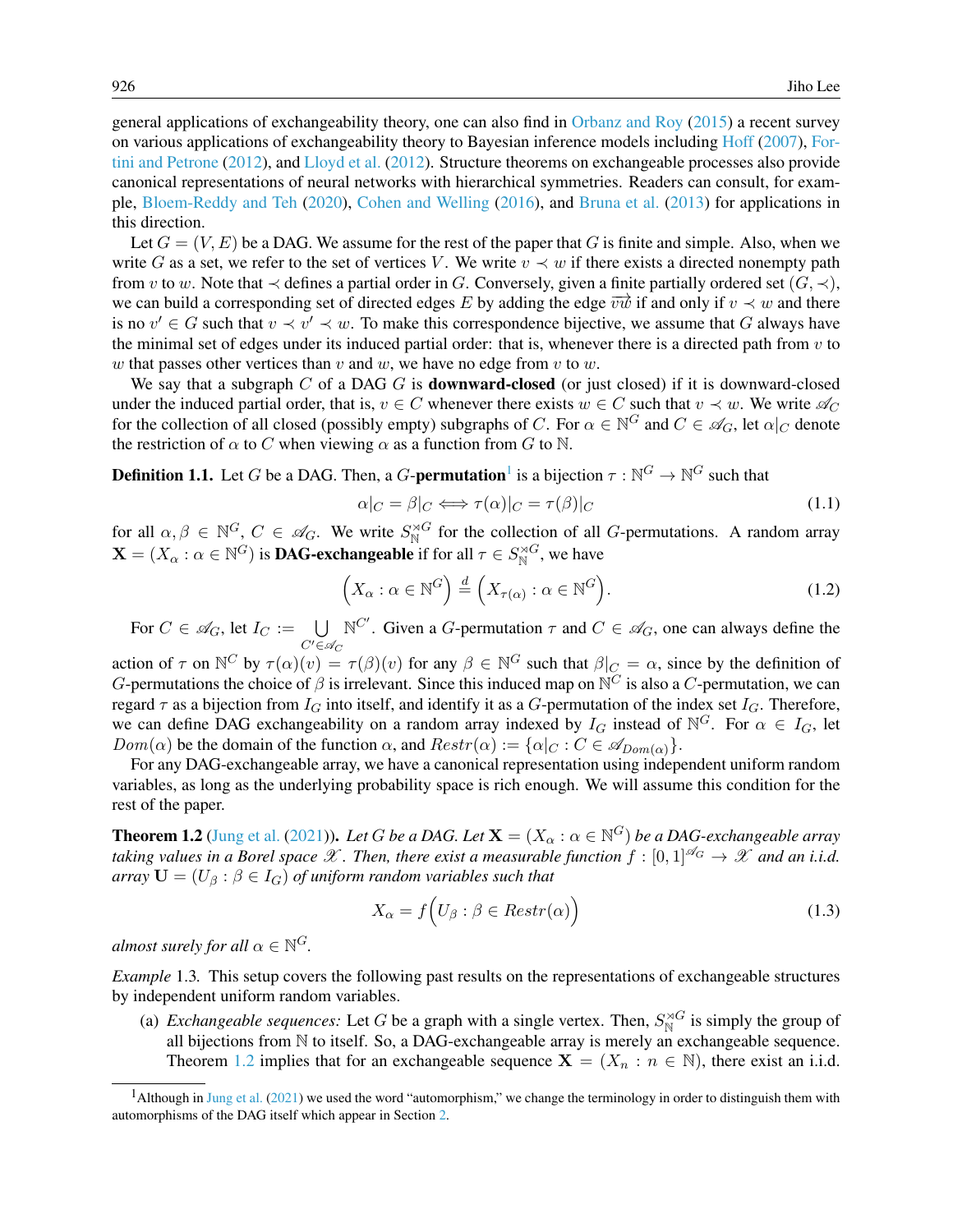sequence of uniform random variables  $(U_0, U_1, U_2, ...)$  and a measurable function  $f : [0, 1]^2 \to \mathcal{X}$ such that

$$
X_n = f(U_0, U_n)
$$

almost surely for all  $n \in \mathbb{N}$ . This is a variant of de Finetti's theorem [\(de Finetti](#page-16-5) [\(1929\)](#page-16-5), [de Finetti](#page-16-6) [\(1937\)](#page-16-6), [Hewitt and Savage](#page-17-9) [\(1955\)](#page-17-9)) proposed by [Aldous](#page-16-1) [\(1981\)](#page-16-1).

(b) *Separately exchangeable arrays:* Let  $G = (\{1,2\}, \emptyset)$ . Then,  $\mathbb{N}^G = \mathbb{N}^2$  and  $S_{\mathbb{N}}^{\rtimes G}$  is isomorphic to  $(S_{\rm N})^2$ , acting naturally on  $\mathbb{N}^2$ . Thus, a DAG-exchangeable array is a separately exchangeable array of dimension 2, that is, it satisfies the distributional equation

$$
(X_{ij} : i, j \in \mathbb{N}) \stackrel{d}{=} (X_{\tau(i)\rho(j)} : i, j \in \mathbb{N}).
$$
\n(1.4)

It is guaranteed by either Theorem [1.2](#page-1-1) or the Aldous-Hoover theorem [\(Aldous](#page-16-1) [\(1981\)](#page-16-1), [Hoover](#page-17-10) [\(1979\)](#page-17-10)) that there exist an i.i.d. array of uniform random variables  $U = (U_{ij} : i, j \ge 0)$  and a measurable function  $f : [0, 1]^4 \rightarrow \mathcal{X}$  such that

<span id="page-2-2"></span>
$$
X_{ij} = f(U_{00}, U_{i0}, U_{0j}, U_{ij})
$$
\n(1.5)

almost surely for all  $i, j \in \mathbb{N}$ . The result can be extended to arrays of higher dimensions. (See [Kallenberg](#page-17-3) [\(2005\)](#page-17-3) for a deep analysis on exchangeable arrays of high dimensions.)

(c) *Hierarchically exchangeable arrays:* Let  $G = (\{v_1, v_2, u_1, u_2\}, E)$  where  $E = \{\overrightarrow{v_1v_2}, \overrightarrow{u_1u_2}\}$ . Then, a DAG-exchangeable array is an example of hierarchical exchangeability introduced by [Austin](#page-16-0) [and Panchenko](#page-16-0) [\(2014\)](#page-16-0), which can be written in the form  $(X_{ij,k\ell} : i, j, k, \ell \in \mathbb{N})$  where  $i, j, k, \ell$  are the coordinates on  $v_1, v_2, u_1, u_2$ , respectively. If an array **X** indexed by  $\mathbb{N}^G$  is DAG-exchangeable, then for  $\tau, \rho \in S_{\mathbb{N}}$  and  $\tau_i, \rho_k \in S_{\mathbb{N}}$  for each  $i, k \in \mathbb{N}$ , we have

$$
(X_{ij,k\ell}:i,j,k,\ell\in\mathbb{N})\stackrel{d}{=} (X_{\tau(i)\tau_i(j),\rho(k)\rho_k(\ell)}:i,j,k,\ell\in\mathbb{N}).
$$

The representation theorem by [Austin and Panchenko](#page-16-0) [\(2014\)](#page-16-0) allows us to have

 $X_{i,i,k\ell} = f(U_{00,00}, U_{i0,00}, U_{i1,00}, U_{00,k0}, U_{i0,k0}, U_{i1,k0}, U_{00,k\ell}, U_{i0,k\ell}, U_{i1,k\ell}).$ 

almost surely for some measurable function  $f$  and some i.i.d. array U of uniform random variables.



<span id="page-2-1"></span>FIGURE 1.1. The DAG for Example [1.4.](#page-2-0)

<span id="page-2-0"></span>*Example* 1.4*.* We introduce *random block matrices* from Example 2.2 of [Jung et al.](#page-17-0) [\(2021\)](#page-17-0), which is a new example covered by Theorem [1.2.](#page-1-1) Let  $V = \{u, v, r, c\}$ ,  $E = \{\overrightarrow{u}, \overrightarrow{uc}, \overrightarrow{vc}, \overrightarrow{vc}\}$ . (See Figure [1.1.](#page-2-1)) An array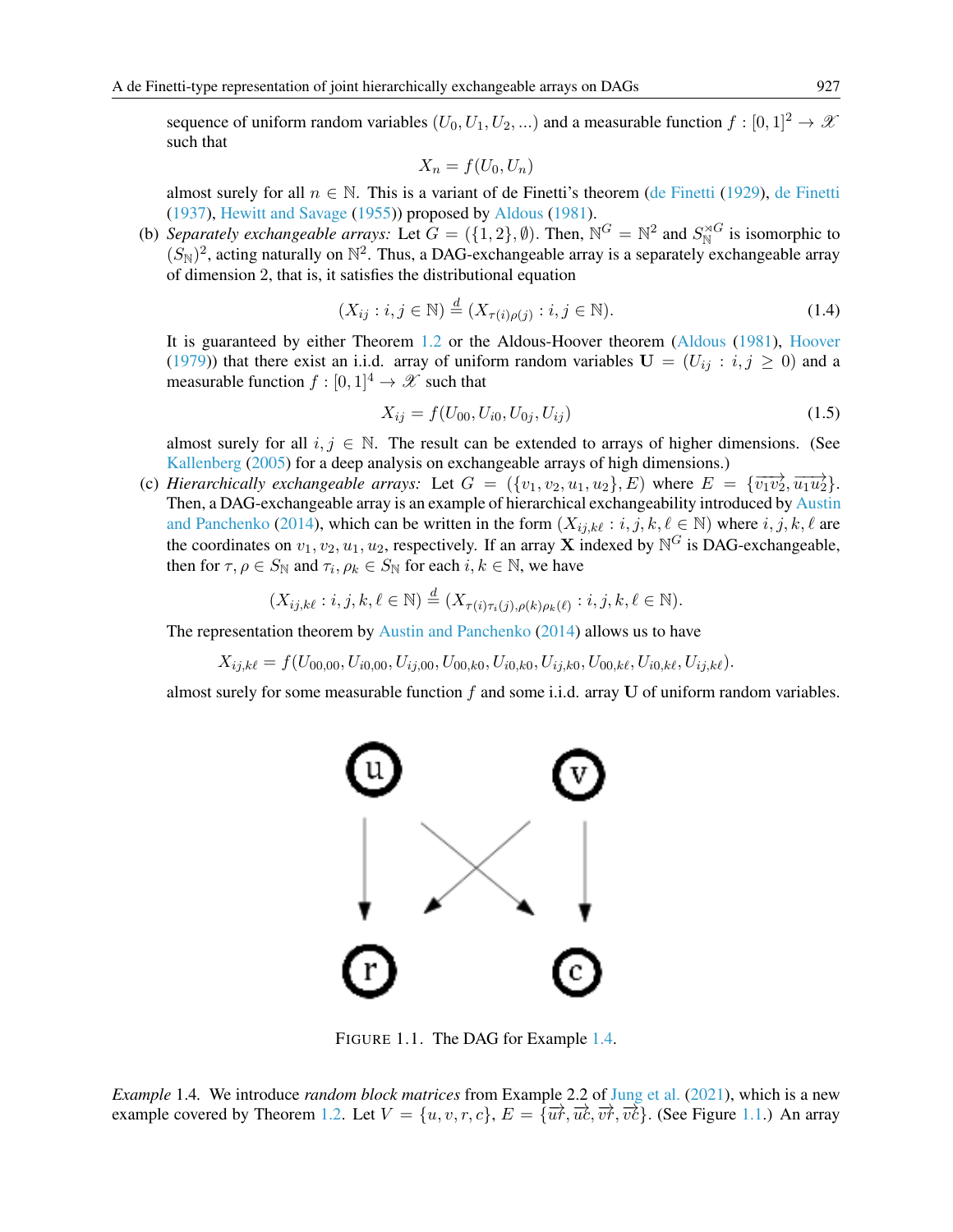$(X_{i,j,k\ell} : i, j, k, l \in \mathbb{N})$  is DAG-exchangeable (regarding  $i, j, k, \ell$  as coordinates on  $u, v, r, c$ , respectively) if for all  $\tau, \rho \in S_{\mathbb{N}}$  and  $\tau_{ij}, \rho_{ij} \in S_{\mathbb{N}}$  with  $i, j \in \mathbb{N}$ , we have

$$
(X_{ij,k\ell} : i, j, k, l \in \mathbb{N}) \stackrel{d}{=} (X_{\tau(i)\rho(j), \tau_{ij}(k)\rho_{ij}(\ell)} : i, j, k, l \in \mathbb{N}).
$$
\n(1.6)

By Theorem [1.2,](#page-1-1) there exist a measurable function f and an i.i.d. array of uniform random variables U such that for all  $i, j, k, \ell \in \mathbb{N}$ , we have

$$
X_{ij,k\ell} = f(U_{00,00}, U_{i0,00}, U_{0j,00}, U_{ij,00}, U_{ij,k0}, U_{ij,0\ell}, U_{ij,k\ell})
$$
\n(1.7)

almost surely.

To motivate the main objective of this paper, let us revisit (b) of Example [1.3.](#page-1-2) Let us consider the case where the array is jointly exchangeable, that is,

$$
(X_{ij} : i, j \in \mathbb{N}) \stackrel{d}{=} (X_{\tau(i)\tau(j)} : i, j \in \mathbb{N})
$$
\n(1.8)

for all  $\tau \in S_{\mathbb{N}}$ . This is weaker than separate exchangeability, where we can choose permutations on the two coordinates separately. Jointly exchangeable arrays of dimension two are, in particular, closely connected to random graph theory. We recommend [Diaconis and Janson](#page-16-7) [\(2008\)](#page-16-7) or [Austin](#page-16-8) [\(2008\)](#page-16-8) as an introduction towards this direction.

For jointly exchangeable arrays, we have a representation of the form

$$
X_{ij} = f(U_0, U_i, U_j, U_{\{i,j\}})
$$
\n(1.9)

almost surely for  $i \neq j$  [\(Hoover](#page-17-10) [\(1979\)](#page-17-10)). One can see that, compared to [\(1.5\)](#page-2-2), the indices on the rows are merged with those on the columns. We can naturally ask if the similar merging occurs on joint versions of DAG-exchangeable arrays. That is, if a random array  $X = (X_{ij,k\ell} : i, j, k, \ell \in \mathbb{N})$ , for instance, satisfies the distributional equation

$$
(X_{ij,k\ell} : i, j, k, \ell \in \mathbb{N}) \stackrel{d}{=} (X_{\tau(i)\tau(j), \tau(i,j)}(k)\rho_{\{i,j\}}(\ell) : i, j, k, \ell \in \mathbb{N})
$$
\n(1.10)

for all  $\tau$ ,  $\tau_{\{i,j\}}, \rho_{\{i,j\}} \in S_{\mathbb{N}}$ , we can ask whether we have a representation of the form

<span id="page-3-1"></span>
$$
X_{ij,k\ell} = f(U_{0,00}, U_{i,00}, U_{j,00}, U_{\{i,j\},00}, U_{\{i,j\},k0}, U_{\{i,j\},0\ell}, U_{\{i,j\},k\ell})
$$
(1.11)

almost surely for  $i \neq j$ .

The main objective of this paper is to extend the representation given by Theorem [1.2](#page-1-1) to a wider class of exchangeable structures. This new model includes Hoover's joint exchangeable arrays, the representation [\(1.11\)](#page-3-1), and exchangeable arrays associated to arbitrary DAGs with merging of the vertices in the sense described above. We will rigorously define the model in the next section with more examples.

#### <span id="page-3-0"></span>2. Settings and Main Results

2.1. *Main Results.* Let  $Aut(G)$  denote the directed graph automorphism group of G, and let K be a subgroup of  $Aut(G)$ . Define a left group action of  $Aut(G)$  acting on  $I_G$  by

$$
\kappa\beta(v) = \beta(\kappa^{-1}(v)), \ \kappa \in Aut(G), \ \beta \in I_G.
$$

Since elements in both  $Aut(G)$  and  $S_N^{\rtimes G}$  act as bijections from  $I_G$  to itself, we can composite them as functions. For  $\kappa \in Aut(G)$  and  $\tau \in S_N^{\rtimes G}$ , we write  $\kappa \tau$ ,  $\tau \kappa$  to denote composite functions  $\kappa \circ \tau$ ,  $\tau \circ \kappa : I_G \to I_G$ , respectively.

As we can see in Example [1.3,](#page-1-2) in the case of a separately exchangeable array of dimension  $d$ , we can regard G as a graph of order d with no edges. An array  $X = (X_\alpha : \alpha \in \mathbb{N}^d)$  is separately exchangeable if and only if

<span id="page-3-2"></span>
$$
(X_{\alpha} : \alpha \in \mathbb{N}^{d}) \stackrel{d}{=} (X_{\tau\alpha} : \alpha \in \mathbb{N}^{d})
$$
\n(2.1)

for all  $\tau \in S^d_{\mathbb{N}}$ .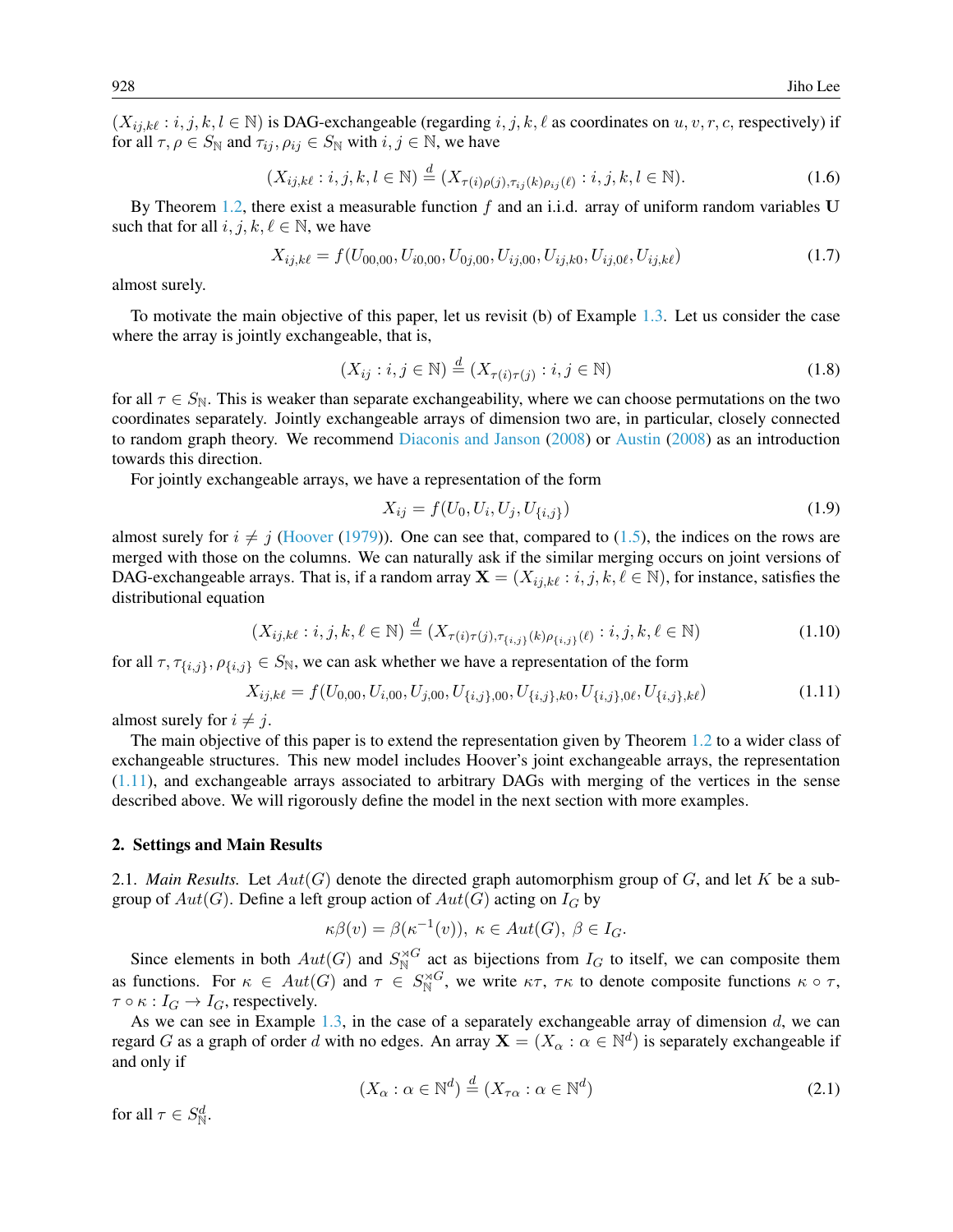

<span id="page-4-0"></span>FIGURE 2.2. A diagram associated to permutations commuting with graph automorphisms.  $\tau \in S_{\mathbb{N}}^{\rtimes G}$  commutes with all  $\kappa \in K \subseteq Aut(G)$ .

On the other hand, the joint exchangeability can be described in terms of commutativity with the automorphism group  $Aut(G)$ , which is isomorphic to  $S_d$ . The array **X** is jointly exchangeable, or equivalently,

$$
(X_{n_1 n_2 \cdots n_d} : n_1, ..., n_d \in \mathbb{N}) \stackrel{d}{=} (X_{\sigma(n_1)\sigma(n_2)\cdots\sigma(n_d)} : n_1, ..., n_d \in \mathbb{N})
$$
\n(2.2)

for all  $\sigma \in S_{\mathbb{N}}$  if and only if [\(2.1\)](#page-3-2) holds for all  $\tau \in S_{\mathbb{N}}^d$  satisfying  $\tau \kappa = \kappa \tau$  for any  $\kappa \in Aut(G)$ .

Furthermore, if we require that  $\tau$  commutes with  $\kappa \in K$  for subgroups K of  $S_d$  instead of the whole  $S_d$ , we obtain a different notion of exchangeability lying between separate and joint exchangeability. For example, if we let  $d = 3$  and K be the subgroup of  $S_3$  generated by the transposition (2 3), we have

$$
(X_{ijk} : i, j, k \in \mathbb{N}^3) \stackrel{d}{=} (X_{\tau(i)\sigma(j)\sigma(k)} : i, j, k \in \mathbb{N}^3)
$$

for all  $\tau, \sigma \in S_{\mathbb{N}}$ .

Considering the above observations, it is tempting to define joint exchangeability on random arrays defined on DAGs by assigning a subgroup K of  $Aut(G)$  and allowing law-invariance for permutations which commute with  $K$  (see Figure [2.2\)](#page-4-0). However, there are a few issues we have to handle. One is that the exchangeability structure does not uniquely determine the group K.

*Example* 2.1. let  $G = \{v_1, v_2, v_3\}$  be a graph with no edges, and let  $K = \mathbb{Z}/3\mathbb{Z}$  acting naturally on G. Then, since K acts transitively on G, a permutation  $\tau = (\tau_1, \tau_2, \tau_3) \in S^3_N$  of  $\mathbb{N}^G$  commutes with K if and only if  $\tau_1 = \tau_2 = \tau_3$ . So we obtain the same exchangeability structure in this setting if we choose either  $K = \mathbb{Z}/3\mathbb{Z}$  or  $K = S_3$ .

The other issue is more serious. Many of the proofs of representation theorems on exchangeable arrays use induction on the dimension of the arrays, and we will also follow this strategy. However, by restricting  $K$ to be a subgroup of  $Aut(G)$ , we encounter an issue when deploying this type of induction, as the following example shows.

<span id="page-4-1"></span>*Example* 2.2. Let  $V = \{u_1, u_2, v_1, v_2\}$ ,  $E = \{\overrightarrow{u_1u_2}, \overrightarrow{v_1v_2}\}$  (Example [1.3,](#page-1-2) (c)). Then,  $Aut(G)$  is a group of order two, where the nonidentity element exchanges  $u_i$  and  $v_i$  for  $i = 1, 2$  respectively. However, the closed subgraph  $C = \{u_1, u_2, v_1\}$  has a trivial automorphism group. If we assign joint exchangeability on a random array  $X = (X_\alpha : \alpha \in \mathbb{N}^G)$  associated to  $K = Aut(G)$ , the permutations in consideration should act identically on vertices  $u_1$  and  $v_1$ . However, there is no way to assign such a class of exchangeability on random arrays defined on the subgraph  $C$  via its automorphism group, since it has no nontrivial graph automorphism at all.

Both of these issues arise from the nature that the class of permutations that commute with  $K$  is determined only by the *local* behavior of K in the following sense. Let  $Z_K(S_N^{\rtimes G})$  denote the group of Gpermutations that commute with K. Let  $C_v$  denote the closure of  $\{v\}$ , i.e. the smallest closed subgraph of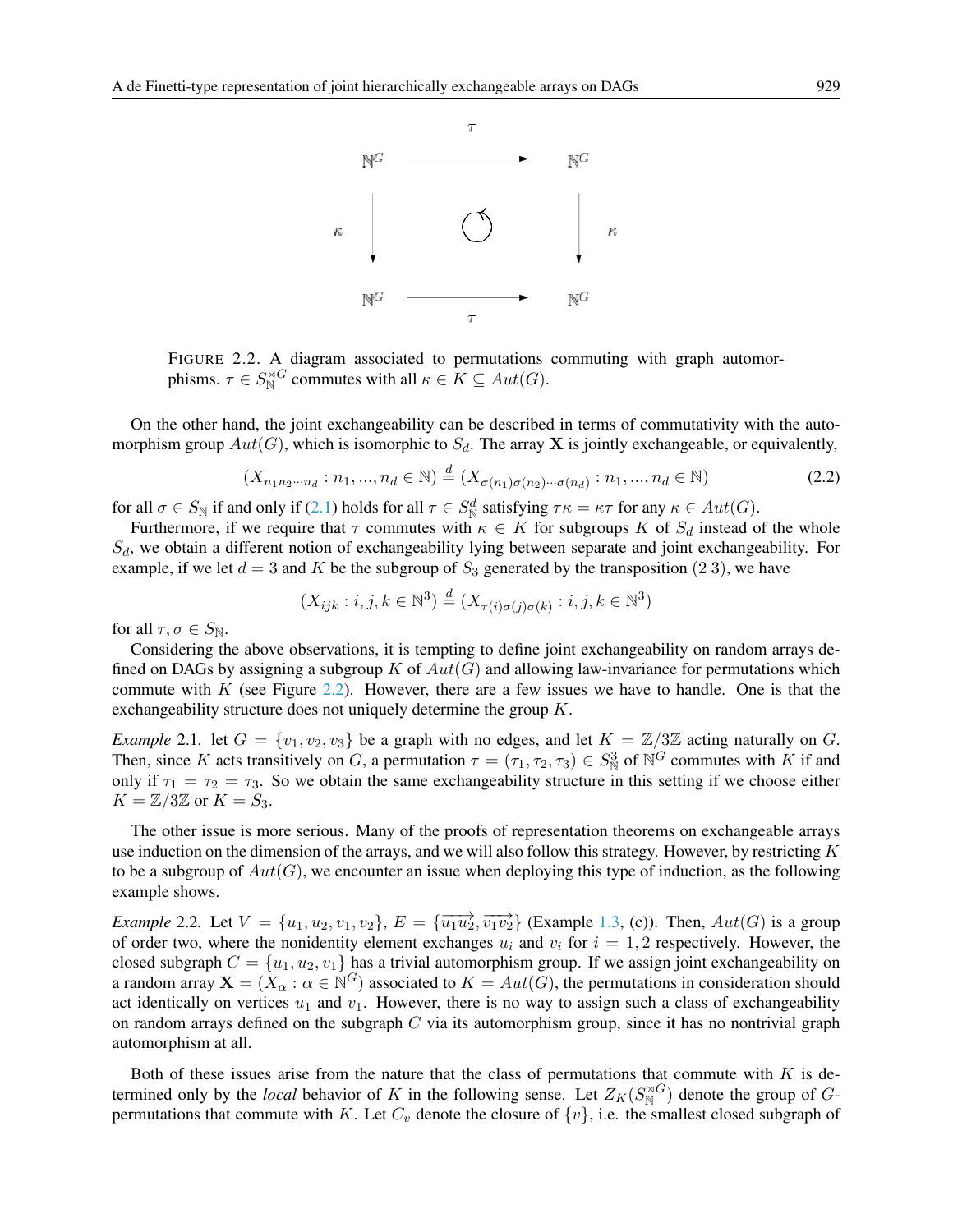G containing v. Then,  $Z_K(S_N^{\rtimes G})$  consists of all  $\tau \in S_N^{\rtimes G}$  such that  $\tau \kappa(\alpha) = \kappa \tau(\alpha)$  for all  $v \in G$ ,  $\kappa \in K$ ,  $\alpha \in \mathbb{N}^{C_v}$ . In other words, the only relevant information from K is its action on "local" indices, that is, elements in  $I_G$  whose domain is of the form  $C_v$ .

Now, in order to handle the above issues from the examples, instead of a subgroup of  $Aut(G)$ , we will use a collection of mappings which takes into account the local nature required by joint exchangeability. We will continue to use  $K$  to denote such a collection. These mappings are not necessarily defined on the whole of G, but only on a specific vertex and its closure. We use the word isomorphism to describe a bijective function from a closed subgraph of  $G$  to another closed subgraph that preserves directed edges.

<span id="page-5-0"></span>**Definition 2.3.** Let G be a DAG. A local isomorphism of G is a sub-DAG isomorphism of the form

$$
\kappa:C_v\to C_w
$$

for some  $v, w \in G$ .

A collection  $K$  of local isomorphisms is called a **consistent local isomorphism class (CLIC)** of  $G$  if

- K contains all the identity mappings and is closed under inversion, composition, and restrictions to subgraphs of the form  $C_u$ .
- If  $\kappa$  is a local isomorphism such that for each  $v \in Dom(\kappa)$  we have  $\kappa' \in K$  such that  $\kappa'(v) = \kappa(v)$ , then  $\kappa \in K$ .

<span id="page-5-1"></span>*Example* 2.4*.* Let us go back to the random block matrices in Example [1.4.](#page-2-0) The following are the list of all the local isomorphisms of  $G$ :

- $\kappa_1 : \{u\} \to \{v\}.$
- $\kappa_{01}$ :  $\{u, v, r\} \to \{u, v, c\}$  where  $\kappa_{01}(u) = u$ ,  $\kappa_{01}(v) = v$ , and  $\kappa_{01}(r) = c$ .
- $\kappa_{11}$ :  $\{u, v, r\} \to \{u, v, c\}$  where  $\kappa_{11}(u) = v$ ,  $\kappa_{11}(v) = u$ , and  $\kappa_{11}(r) = c$ .
- $\kappa_{1r}$ :  $\{u, v, r\} \rightarrow \{u, v, r\}$  where  $\kappa_{1r}(u) = v$ ,  $\kappa_{1r}(v) = u$ , and  $\kappa_{1r}(r) = r$ .
- $\kappa_{1c}$ :  $\{u, v, c\} \rightarrow \{u, v, c\}$  where  $\kappa_{1c}(u) = v$ ,  $\kappa_{1c}(v) = u$ , and  $\kappa_{1c}(c) = c$ .
- Inverses of the above maps
- Identities

The following are all the possible lists of members a CLIC can have, where the identities and the inverses are omitted:

- (1)  $\kappa_1, \kappa_{1r}, \kappa_{1c}$
- (2)  $\kappa_{01}$
- (3)  $\kappa_1, \kappa_{1r}, \kappa_{1c}, \kappa_{01}, \kappa_{11}$

For another example, let us consider  $G = (V, E)$  with  $V = \{u_1, u_2, v_1, v_2, v_3\}$  with edges  $E =$  ${\overline{u_1u_2}, \overline{v_1v_2}, \overline{v_2v_3}}$ . It corresponds to Austin and Panchenko's setting with  $r = 2$ ,  $d_1 = 2$ ,  $d_2 = 3$  (See [Austin and Panchenko](#page-16-0) [\(2014\)](#page-16-0)). Although there is no nontrivial automorphism of  $G$ , we have the following nontrivial local isomorphisms along with their inverses:

$$
\bullet \ \rho_1 : \{u_1\} \to \{v_1\}.
$$

• 
$$
\rho_2 : \{u_1, u_2\} \to \{v_1, v_2\}
$$
 where  $\rho_2(u_i) = v_i$ .

The following are all the possible lists of members a CLIC can have, where again the identities and the inverses are omitted:

4.  $\rho_1$ 

5.  $\rho_1, \rho_2$ 

*Remark* 2.5*.* A local isomorphism need not be extendable to an automorphism. For instance, in the case of Example [2.2,](#page-4-1) the cause of the second issue is that the local isomorphism  $\kappa : \{u_1\} \to \{v_1\}$  cannot be extended to an automorphism of C. Let  $K = \{id, \kappa, \kappa^{-1}, \rho, \rho^{-1}\}$ , where  $\rho : \{u_1, u_2\} \to \{v_1, v_2\}$  with  $\rho(u_i) = v_i$  for  $i = 1, 2$ . Then, the (jointly) exchangeable random array associated to the automorphism group of  $G$  is law-invariant under the permutations that commute "locally" with  $K$ . Unlike the case using automorphisms, the induced symmetry on the subgraph  $C$  is well-described by just taking the elements in K which are defined inside C, which are id,  $\kappa$ , and  $\kappa^{-1}$ .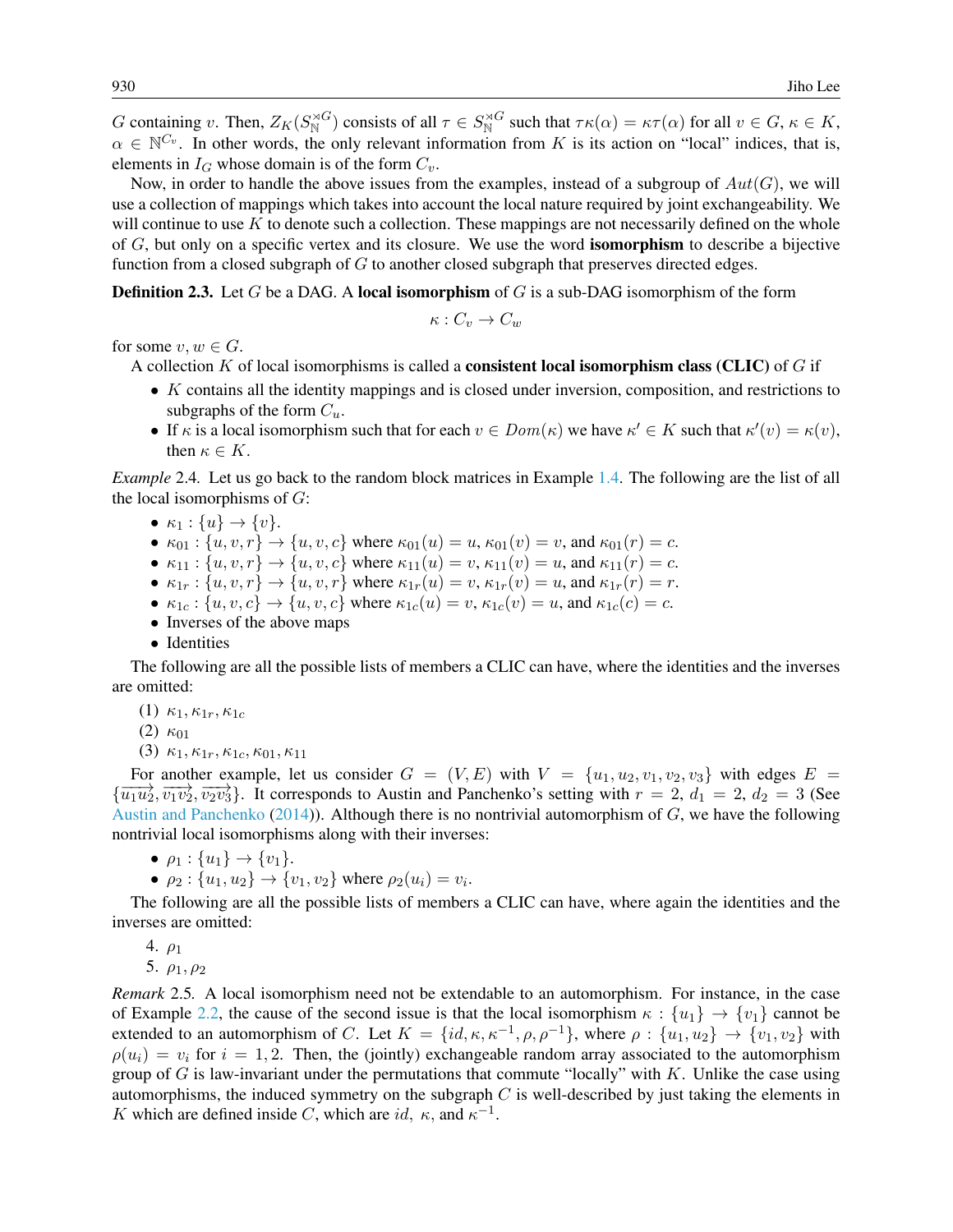

FIGURE 2.3. A commutative diagram associated to Definition [2.6.](#page-6-0)

Let K be a CLIC. For  $v \in G$ , let  $K_v$  be the collection of  $\kappa \in K$  such that  $C_v \subseteq Dom(\kappa)$ . We say that two vertices  $v, w \in G$  are equivalent under K if there exists  $\kappa \in K_v$  such that  $\kappa(v) = w$ , and denote this relation by  $v \stackrel{K}{\sim} w$ .

We can define a similar equivalence in  $I_G$  as well. Given  $v \in G$ ,  $\kappa \in K_v$  and  $\alpha \in \mathbb{N}^{C_v}$ , define  $\kappa(\alpha) \in \mathbb{N}^{C_{\kappa(v)}}$  as

$$
\kappa(\alpha)(u) := \alpha(\kappa^{-1}u)
$$

for  $u \in C_{\kappa(v)}$ . We say that two indices  $\alpha, \beta \in I_G$  are **equivalent** under K if there exists a bijection  $\phi:Dom(\alpha)\to Dom(\beta)$  such that for each  $v\in Dom(\alpha)$ , there exists  $\kappa\in K_v$  such that  $\kappa(\alpha|_{C_v})=\beta|_{C_{\phi(v)}}$ . We also write  $\alpha \stackrel{K}{\sim} \beta$  for this relation. It is easy to check that both the relations on G and  $I_G$  denoted by the symbol  $\stackrel{K}{\sim}$  are equivalence relations.

It is convenient to have our index set to be transitive under the group action. Thus, instead of  $\mathbb{N}^G$ , we restrict our index set to

$$
\mathbb{N}_{K}^{G} := \{ \alpha \in \mathbb{N}^{G} : \kappa(\alpha|_{C_{v}}) \neq \alpha|_{C_{\kappa(v)}} \text{ for all } v \in G, \ \kappa \in K_{v} \text{ such that } \kappa|_{C_{v}} \neq id_{C_{v}} \}.
$$

We will see that this index set is transitive under the action of the group we will introduce soon. Let us also write

$$
I_K^G:=\bigcup_{C\in\mathscr{A}_G}\mathbb{N}_K^C.
$$

Roughly speaking, a consistent isomorphism class  $K$  is an indicator that restricts the permutations of interest to act identically on vertices that are equivalent under  $\stackrel{K}{\sim}$ . The inclusion of identities and taking closure under inversion, composition and restriction, has ensured that  $\frac{K}{\sim}$  is an equivalence relation in both V and  $I_K^G$ .

Now we are ready to define joint DAG-exchangeability and state the main theorem.

<span id="page-6-0"></span>**Definition 2.6.** Let G be a DAG and K a CLIC of G. A permutation  $\tau \in S_N^{\rtimes G}$  is said to be K-commuting if for all  $\beta \in \mathbb{N}_K^{C_v}$  with  $v \in G$  and  $\kappa \in K_v$ , we have

$$
\tau \circ \kappa(\beta) = \kappa \circ \tau(\beta). \tag{2.3}
$$

An array  $\mathbf{X} = (X_{\alpha} : \alpha \in \mathbb{N}_{K}^{G})$  (or  $I_{K}^{G}$ ) is  $(G, K)$ -exchangeable if

$$
(X_{\alpha} : \alpha \in \mathbb{N}_{K}^{G}) \stackrel{d}{=} (X_{\tau\alpha} : \alpha \in \mathbb{N}_{K}^{G})
$$
\n(2.4)

for all K-commuting  $\tau$ .

We will keep using the notation  $Z_K(S_N^{\rtimes G})$  for the collection of all K-commuting permutations. Note that Definition [1.1](#page-1-3) is a special case of Definition [2.6](#page-6-0) where  $K$  consists only of identity mappings. Also, thanks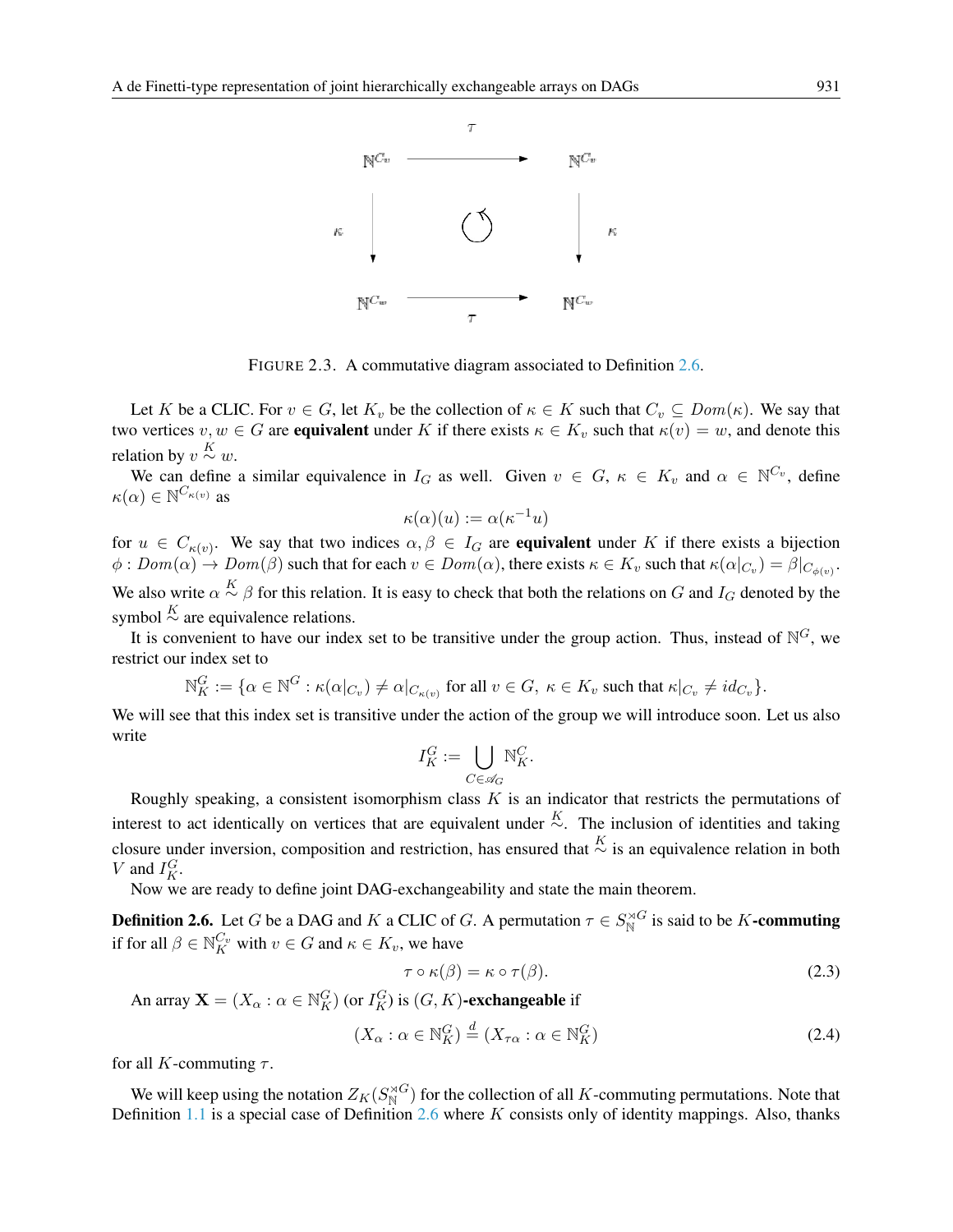to the second condition in Definition [2.3,](#page-5-0) for any two CLIC's  $K_1$  and  $K_2$  on a DAG G, we have  $K_1 = K_2$ whenever  $Z_{K_1}(S_N^{\rtimes G}) = Z_{K_2}(S_N^{\rtimes G})$ .

Furthermore, one can show that  $Z_K(S_{\mathbb{N}_\infty}^{\rtimes G})$  indeed acts transitively on  $\mathbb{N}_K^G$ . It suffices to show that for every  $\beta \in \mathbb{N}_K^G$ , there exists  $\tau \in Z_K(S_N^{\rtimes G})$  such that  $\tau(\beta)(v)$ 's are distinct for all  $v \in G$ , since every  $\alpha \in \mathbb{N}_K^G$  with distinct  $\alpha(v)$ 's over  $v \in G$  are in the same orbit.

For  $\beta \in \mathbb{N}_K^G$ , choose  $\sigma_v \in S_{\mathbb{N}}$  for each  $v \in G$  so that  $\sigma_v = \sigma_u$  whenever  $v \stackrel{K}{\sim} u$  and  $\sigma_v(\beta(v))$ 's are all distinct. This is possible because  $\beta|_{C_v}$ 's are never equivalent under K. Define  $\tau \in Z_K(S_N^{\rtimes G})$  as

$$
\tau(\gamma)(v) = \begin{cases} \sigma_u(\gamma(v)), & \gamma|_{C_v \setminus \{v\}} \stackrel{K}{\sim} \beta|_{C_u \setminus \{u\}} \\ \gamma(v), & \text{otherwise.} \end{cases}
$$

Then,  $\tau(\beta)(v) = \sigma_v(\beta(v))$  and hence  $\tau\beta$  has distinct indices, proving the claim.

Now we are ready to state the main result.

<span id="page-7-0"></span>**Theorem 2.7.** Let G be a finite DAG, K a CLIC of G. Let  $X = (X_\alpha : \alpha \in \mathbb{N}_K^G)$  be an array whose entries *take values in a Borel space. Then,* X *is* (G, K)*-exchangeable if and only if there exists a measurable function*  $f : [0,1]^{\mathscr{A}_G} \to \mathscr{X}$  *such that for all*  $\alpha \in \mathbb{N}_K^G$ ,

<span id="page-7-1"></span>
$$
X_{\alpha} \stackrel{a.s.}{=} f(U_{[\alpha|_C]_K} : C \in \mathscr{A}_G)
$$
\n
$$
(2.5)
$$

*for some array* U *of i.i.d. uniform random variables indexed by*  $([\beta]_K : \beta \in I_K^G$ *), where*  $[\beta]_K$  *denotes the equivalence class of*  $\beta$  *with respect to*  $\stackrel{K}{\sim}$ *.* 

*Example* 2.8*.* Let us inspect the classes of permutations associated to the CLIC's introduced in Example [2.4](#page-5-1) and the representations of the according exchangeable arrays. For the first case (random block matrices), each of the describe CLIC's represents the law-invariance under the following permutations of indices, respectively, where  $i, j, k, \ell$  are the index values at  $u, v, r, c$ , respectively:

(1)  $X_{ij,k\ell} \to X_{\tau(i)\tau(j),\rho_{\{i,j\}}(k)\lambda_{\{i,j\}}(\ell)}$ 

(2) 
$$
X_{ij,k\ell} \to X_{\tau(i)\theta(j),\rho_{ij}(k)\rho_{ij}(\ell)}
$$

(3)  $X_{ij,k\ell} \to X_{\tau(i)\tau(j),\rho_{i,j}(k)\rho_{i,j}(\ell)}$ 

For the three cases, Theorem [2.7](#page-7-0) provides representations of the following forms, respectively:

- (1)  $X_{ij,k\ell} = f(U_{0,00}, U_{i,00}, U_{j,00}, U_{\{i,j\},00}, U_{\{i,j\},k0}, U_{\{i,j\},0\ell}, U_{\{i,j\},k\ell}), i \neq j.$
- (2)  $X_{ij,k\ell} = f(U_{00,0}, U_{i0,0}, U_{0j,0}, U_{ij,00}, U_{ij,k}, U_{ij,\ell}, U_{ij,\{k,\ell\}}), k \neq \ell.$
- (3)  $X_{ij,k\ell} = f(U_{0,0}, U_{i,0}, U_{j,0}, U_{\{i,j\},0}, U_{\{i,j\},k}, U_{\{i,j\},\ell}, U_{\{i,j\},\{k,\ell\}}), i \neq j, k \neq \ell.$

For the second example, each of the cases allows permutations of the following forms, respectively, where  $i, j, k, \ell, m$  are the index values at  $u_1, v_1, u_2, v_2, v_3$ , respectively:

4. 
$$
X_{ij,k\ell,m} \to X_{\tau(i)\tau(j),\rho_i(k)\lambda_j(\ell)\theta_{j\ell}(m)}
$$
  
5.  $X_{ij,k\ell,m} \to X_{\tau(i)\tau(j),\rho_i(k)\rho_j(\ell)\theta_{j\ell}(m)}$ 

For each of the two cases, Theorem [2.7](#page-7-0) provides a representation of the following forms:

4. 
$$
X_{ij,k\ell,m} = f(U_{0,00,0}, U_{i,00,0}, U_{i,k0,0}, U_{j,00,0}, U_{\{i,j\},00,0}, U_{\{i,j\},k0,0},
$$
  
\t $U_{j,0\ell,0}, U_{\{i,j\},0\ell,0}, U_{\{i,j\},k\ell,0}, U_{j,0\ell,m}, U_{\{i,j\},0\ell,m}, U_{\{i,j\},k\ell,m}),$   
\t $i \neq j.$   
5.  $X_{ij,k\ell,m} = f(U_{0,0,0}, U_{i,0,0}, U_{i,k,0}, U_{j,0,0}, U_{\{i,j\},0,0}, U_{\{i,j\},k,0},$   
\t $U_{j,\ell,0}, U_{\{i,j\},\ell,0}, U_{\{i,j\},\{k,\ell\},0}, U_{j,\ell,m}, U_{\{i,j\},\ell,m}, U_{\{i,j\},\{k,\ell\},m}),$   
\t $i \neq j, k \neq \ell.$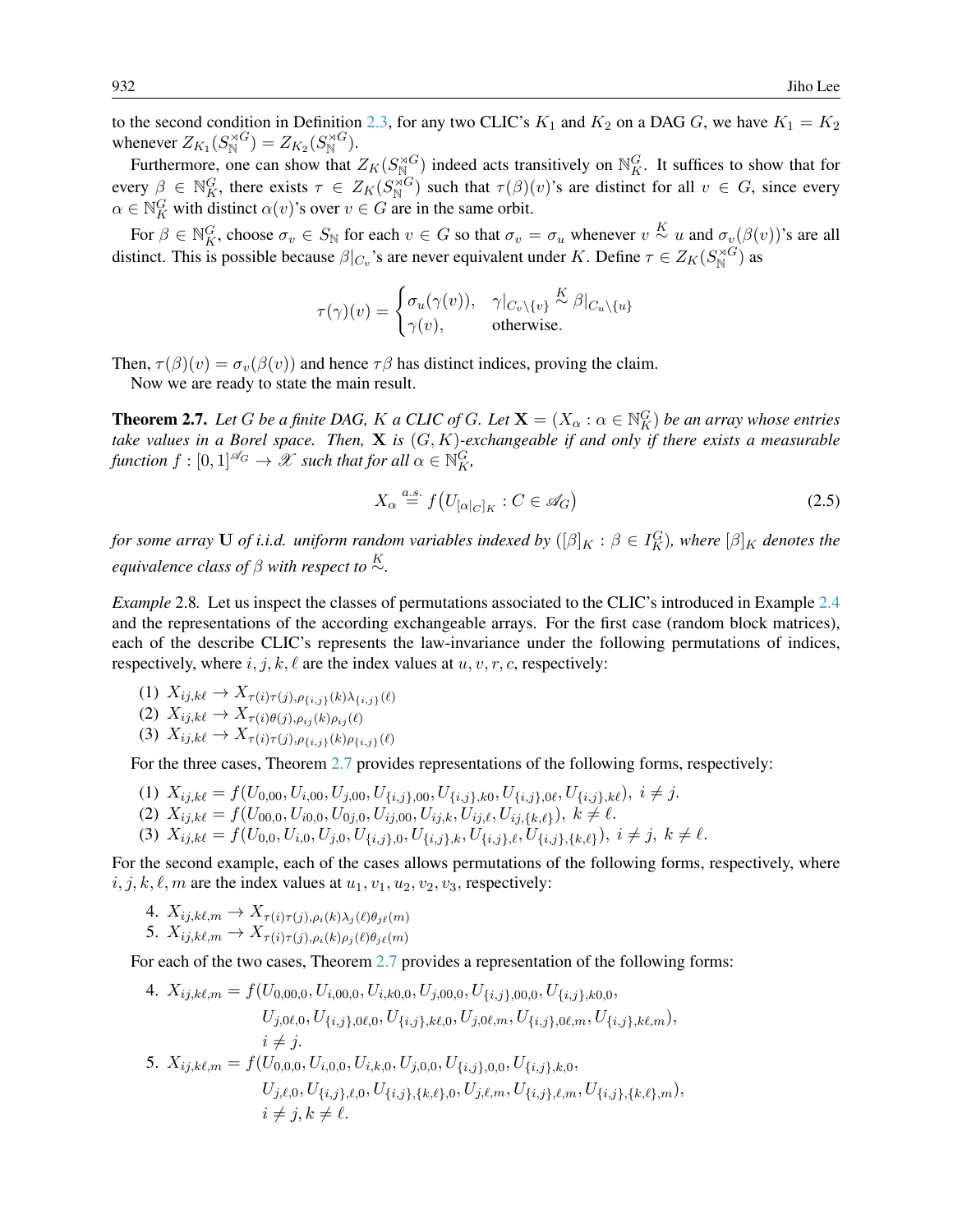<span id="page-8-1"></span>2.2. *Symmetry random variables associated to jointly DAG-exchangeable arrays.* The overall plan of the proof of Theorem [2.7](#page-7-0) is similar to that of Theorem [1.2.](#page-1-1) We deploy induction on the number of vertices of G. To do this, we have to construct random variables which encode the intermediate information associated to X, which we call a *symmetry random variables* associated to X. We will see that the randomness of the uniform random variables affect  $X$  only through symmetry random variables. A typical example of this phenomenon is the role of the empirical distribution in an exchangeable sequence (see Lemma 7.1 of [Kallenberg](#page-17-3) [\(2005\)](#page-17-3)).

The key property we need to show in this strategy is conditional independence among the involved  $\sigma$ fields, and that is Proposition [2.12](#page-9-0) in our case. It is a parallel of Proposition 4.1 of [Jung et al.](#page-17-0) [\(2021\)](#page-17-0), of which the proof is based on results of [Hoover](#page-17-10) [\(1979\)](#page-17-10). One aspect of Hoover's proof is that it depends heavily on nonstandard analysis and symbolic logic. In this paper, we provide a probabilistic proof of Proposition [2.12](#page-9-0) independent of Hoover's. As mentioned at the beginning of the paper, our strategy resembles that of [Kallenberg](#page-17-3) [\(2005\)](#page-17-3) (especially Chapter 7) in the proof of the Aldous-Hoover representation theorem in a sense that we use systematic tools to prove conditional independence between involved random variables to deploy coding lemmas that provides representations using independent uniform random variables. (See the appendix for the lemmas that we use in the proof of the main result.)

Given a Borel space  $\mathscr X$  and a countable index set I endowed with a left group action of a group H on I, the action of  $\tau \in H$  on the space  $\mathscr{X}^I$  is defined as

$$
\left(\tau(x_i : i \in I)\right)_j := x_{\tau^{-1}(j)}.
$$

Assuming that  $X = (X_i : i \in I)$  is exchangeable in a sense that

$$
\mathbf{X} \stackrel{d}{=} \tau \mathbf{X}
$$

for all  $\tau \in H$ , the action of H on a random variable  $Y \in \sigma(\mathbf{X})$  is defined as

$$
\tau Y := f(\tau \mathbf{X}),
$$

where f is a measurable function such that  $Y = f(X)$  almost surely.<sup>[2](#page-8-0)</sup> The action on measurable sets  $A \in \sigma(\mathbf{X})$  is defined by identifying the sets with indicator functions.

Let **X** be a  $(G, K)$ -exchangeable array. For  $\alpha \in I_K^G$ , let us write  $C_{K,\alpha}(S_N^{\rtimes G})$  for the collection of K-commuting permutations  $\tau$  such that  $\tau \alpha = \alpha$ .

The following are basic properties of  $C_{K,\alpha}(S_N^{\rtimes G})$ .

(a) If 
$$
\alpha \in \text{Restr}(\beta)
$$
, then  $C_{K,\beta}(S_N^{\rtimes G}) \subseteq C_{K,\alpha}(S_N^{\rtimes G})$ .

(b) If  $\alpha \stackrel{K}{\sim} \beta$ , then  $C_{K,\alpha}(S_N^{\rtimes G}) = C_{K,\beta}(S_N^{\rtimes G})$ .

The property (a) is obvious. The new property (b) follows from the fact that  $\tau \in Z_K(S_N^{\rtimes G})$  commutes with the elements of K.

Let  $\mathscr{F}_{\alpha}$  denote the invariant  $\sigma$ -field of  $C_{K,\alpha}(S_{\mathbb{N}}^{\rtimes G})$ , that is,

$$
\mathscr{F}_{\alpha} := \{ A \in \sigma(\mathbf{X}) : \tau A = A \text{ for all } \tau \in C_{K,\alpha}(S_{\mathbb{N}}^{\rtimes G}) \}
$$

where (we have  $\mathscr{F}_{\alpha} = \mathscr{F}_{\beta}$  for  $\alpha \stackrel{K}{\sim} \beta$  by (b).)

We want to construct a Borel-valued random array  $S := (S_\alpha : \alpha \in I_K^G)$  satisfying the following properties, and call it a random symmetry array associated to  $X$ :

- (1)  $\mathscr{F}_{\alpha} = \sigma(S_{\alpha}).$
- (2) The array  $(X, S)$  is  $(G, K)$ -exchangeable.
- (3) For  $\alpha \stackrel{K}{\sim} \beta$ ,  $S_{\alpha} = S_{\beta}$ .

The existence of symmetry arrays is a straightforward exercise. We give the proof in Appendix [B.](#page-15-0)

<span id="page-8-0"></span><sup>&</sup>lt;sup>2</sup>The choice of f is irrelevant due to exchangeability: If g is another measurable function such that  $Y = g(\mathbf{X})$  almost surely, then we have  $P[f(\tau \mathbf{X}) = g(\tau \mathbf{X})] = P[f(\mathbf{X}) = g(\mathbf{X})] = 1$ .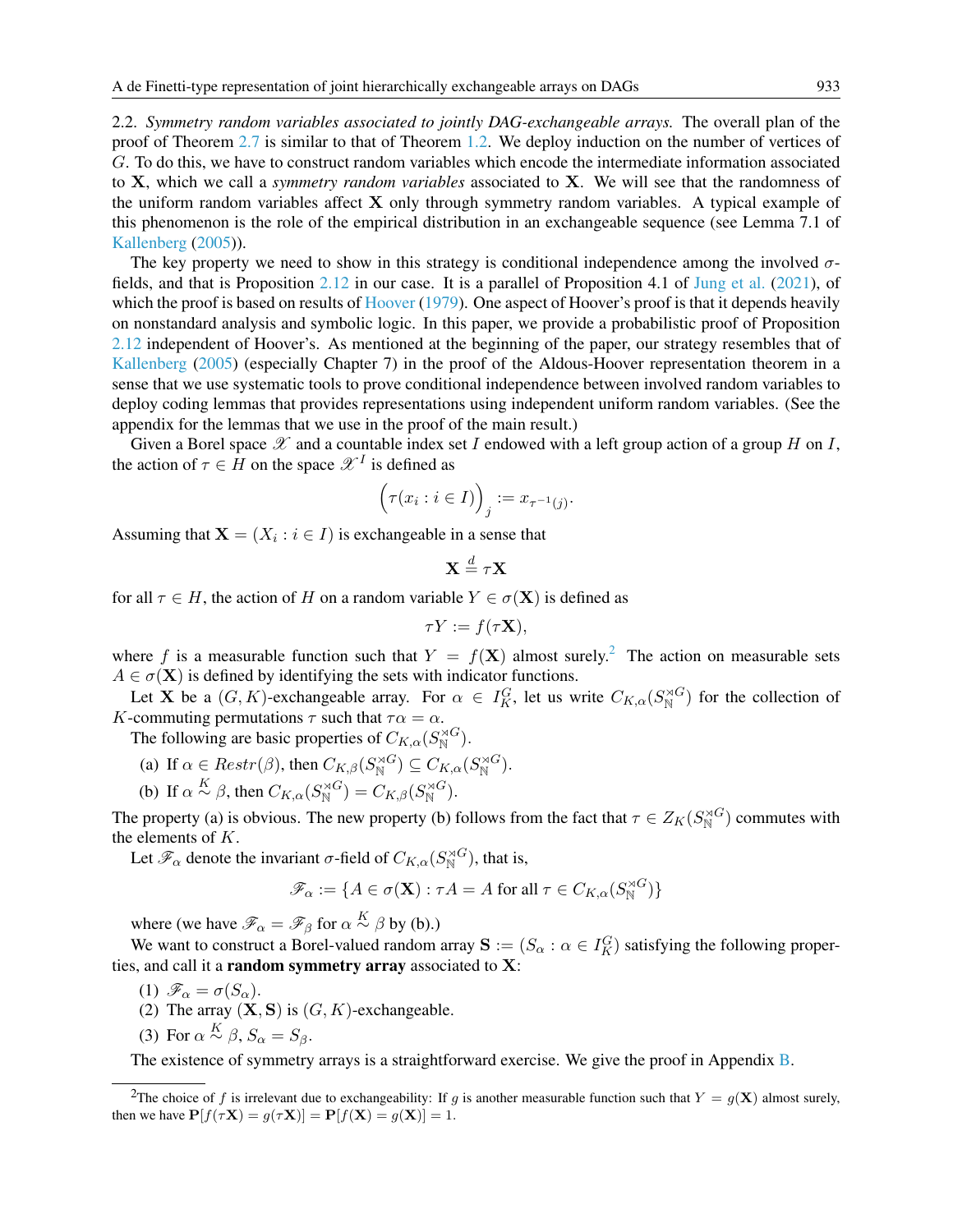<span id="page-9-4"></span>Proposition 2.9. *For any* (G, K)*-exchangeable array* X *taking values in a Borel space, a random symmetry array exists.*

Once we have an associated symmetry array, we can improve Theorem [2.7](#page-7-0) so that the dependence structure of intermediate  $\sigma$ -fields is more explicit. For a generic array  $\mathbf{Y} = (Y_i : i \in I)$  and  $J \subseteq I$ , we write  $Y_J := (Y_i : i \in J).$ 

Assign a total ordering on the finite set  $\mathscr{A}_G$ . For each equivalence class of  $I_K^G$  under  $\stackrel{K}{\sim}$ , choose a representative whose domain is the smallest under this ordering. From now on, let us assume that we have a fixed collection of such representatives, and denote this collection by  $\Gamma_K^G$ . For  $\alpha \in I_K^G$ , let us write  $\gamma_\alpha$  for the representative of  $[\alpha]_K$ .

Also, we let  $Restr'(\alpha) := Restr(\alpha) \setminus {\{\alpha\}}$ .

<span id="page-9-2"></span>Theorem 2.10. *Let* G*,* K*,* X *be as in Theorem [2.7,](#page-7-0) and let* S *be a symmetry array of* X*. Then, there exist*  $measurable$  functions  $f_{C}:[0,1]^{\mathscr{A}_{C}}\rightarrow \mathscr{X}$  such that for all  $\alpha\in\Gamma_{K}^{G},$ 

<span id="page-9-1"></span>
$$
S_{\alpha} \stackrel{a.s.}{=} f_{Dom(\alpha)} (\mathbf{S}_{Restr'(\alpha)}, U_{\alpha})
$$
\n(2.6)

for some array  ${\bf U}$  of i.i.d. uniform random variables indexed by  $\Gamma^G_K.$ 

The proof will come after introducing the required tools.

Note that by recursively replacing  $S_\beta$  with  $f_{Dom(\gamma_\beta)}(S_{Restr'(\gamma_\beta)}, U_{\gamma_\beta})$ , for each  $\alpha \in I_K^G$  we obtain the alternate representation of  $(2.6)$  of the form

<span id="page-9-3"></span>
$$
S_{\alpha} = g_{Dom(\gamma_{\alpha})} \Big( U_{\beta} : \beta \in Restr(\gamma_{\alpha}) \Big) \tag{2.7}
$$

for some measurable functions  $g_C$ , where  $U_\beta = U_{\gamma_\beta}$  for  $\beta \in I_K^G$ .

As mentioned earlier, the basic strategy of our proof is using induction on  $|G|$ , the number of vertices of G. We first build representations on the proper subgraphs of  $G$ , and tie them all together into a representation in the whole  $G$ . Proposition [2.12](#page-9-0) is a key result which makes this "tying" possible.

Let  $\alpha, \beta \in I_K^G$ , and define  $Restr(\alpha, K)$  to be the collection of  $\alpha' \in I_K^G$  such that  $\alpha' \stackrel{K}{\sim} \alpha|_C$  for some  $C \in \mathscr{A}_{Dom(\alpha)}$ . Let

$$
D_{\alpha,\beta} := \{ v \in Dom(\alpha) : \alpha|_{C_v} \in Restr(\beta,K) \},\
$$

and define

$$
\alpha \wedge \beta := \alpha|_{D_{\alpha,\beta}}.
$$

These are the joint-exchangeability counterparts of restrictions and intersections of two indices for separate DAG-exchangeability.

*Remark* 2.11. We have  $\alpha \wedge \beta \stackrel{K}{\sim} \beta \wedge \alpha$  for all  $\alpha, \beta \in I_K^G$ . For each  $v \in D_{\alpha,\beta}$ , there exists  $u \in Dom(\beta)$ such that  $\alpha|_{C_v} = \kappa(\beta|_{C_u})$  for some  $\kappa \in K$ . By the definition of  $I_K^G$ , such a vertex u is unique, so we can define a mapping  $\phi : D_{\alpha,\beta} \to D_{\beta,\alpha}$  via this relation. One can easily see that  $\phi$  is the desired bijective correspondence to guarantee that  $\alpha \wedge \beta \stackrel{K}{\sim} \beta \wedge \alpha$ . One can also easily check that  $\alpha \wedge \beta, \beta \wedge \alpha \in Restr(\alpha, K)$ . Similarly, it is straightforward to show that  $(\alpha \wedge \beta) \wedge \gamma \stackrel{K}{\sim} \alpha \wedge (\beta \wedge \gamma)$ , and  $\alpha \wedge \beta \stackrel{K}{\sim} \gamma \wedge \beta$  whenever  $\alpha \stackrel{K}{\sim} \gamma$ . Thus,  $I_K^G$  modulo  $\stackrel{K}{\sim}$  is a semigroup under the operation ∧.

<span id="page-9-0"></span>**Proposition 2.12.** Let  $\alpha_1, ..., \alpha_n \in I_K^G$ . Then,  $(S_{\alpha_k} : k \leq n)$  are independent given  $(S_{\alpha_k \wedge \alpha_j} : k \neq j)$ .

The proof of Proposition [2.12](#page-9-0) will be presented in the next section.

The next corollary follows from Proposition [2.12.](#page-9-0) Let us first define some notation.

- $Restr'(\alpha, K) := Restr(\alpha, K)\setminus [\alpha]_K$ ,
- $J_k := \{ \alpha \in \Gamma_K^G : |Dom(\alpha)| \leq k \},\$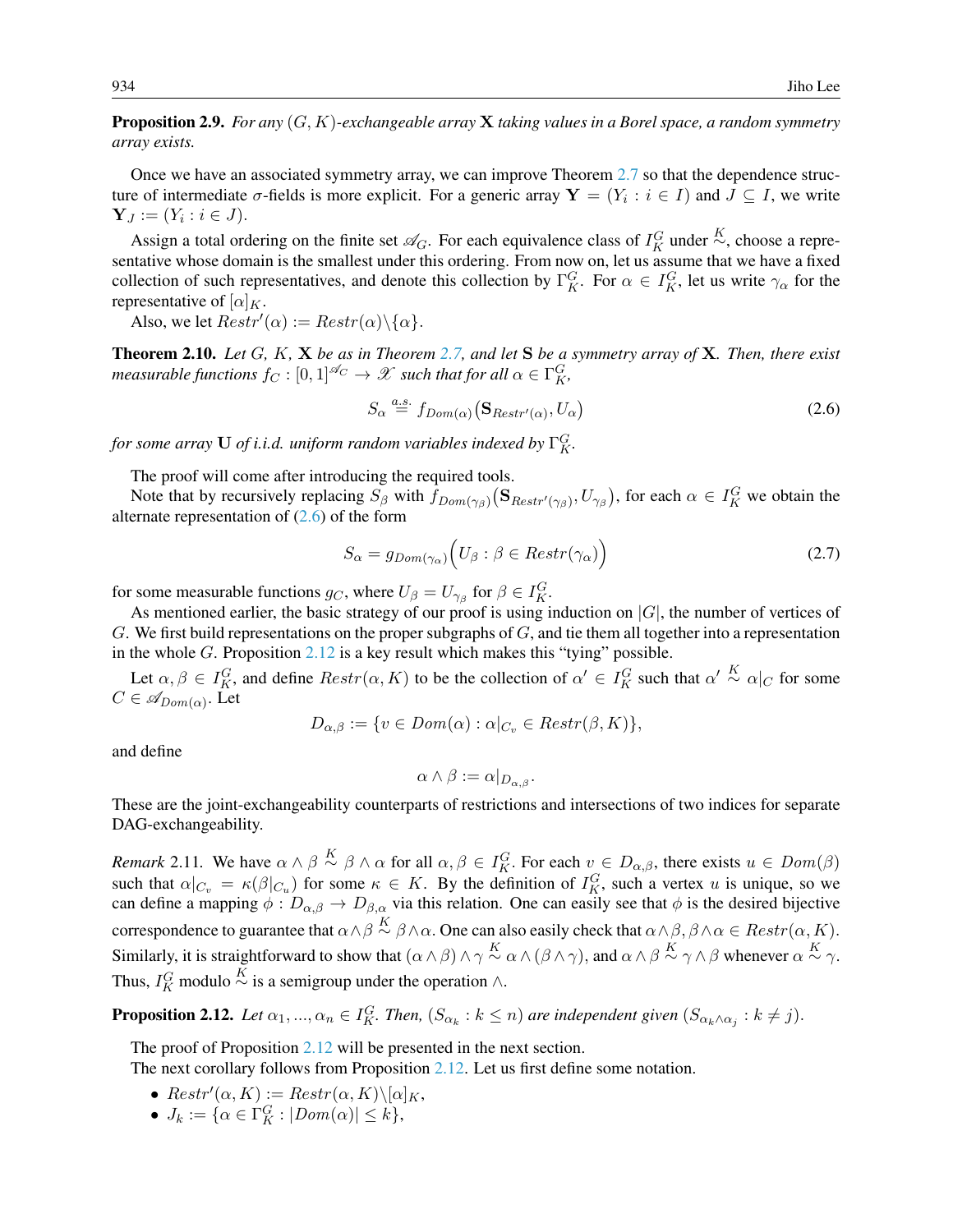<span id="page-10-2"></span>**Corollary 2.13.** *Let*  $\mathbf{S}_k := (S_\alpha : \alpha \in J_k)$ . *Then, for*  $1 \leq k \leq |G|$ ,  $\mathbf{S}_k$  *is a conditionally independent family* given  $\mathbf{S}_{k-1}$ *. In particular, for*  $\alpha \in \mathbb{N}_K^G$ *, we have* 

$$
S_\alpha \underset{\mathbf{S}_{Restr'(\alpha,K)}}{\mathbb{L}} \mathbf{S} \backslash \mathbf{S}_{[\alpha]_K}.
$$

*Proof*: Fix  $\alpha \in J_k$ , and let A be a finite subset of  $J_k \setminus {\alpha}$ . We claim that

<span id="page-10-0"></span>
$$
S_{\alpha} \underset{(S_{\alpha \wedge \beta} : \beta \in A)}{\perp} (S_{\beta} : \beta \in A). \tag{2.8}
$$

Let us first Assume that the claim is true. Then, since  $\sigma(S_{\alpha\wedge\beta}:\beta\in A)\subseteq\sigma(\mathbf{S}_{Restr'(\alpha,K)})\subseteq\sigma(S_{\alpha})$ , by Lemma [A.1](#page-14-0) we have

$$
S_{\alpha} \underset{\mathbf{S}_{Restr'(\alpha,K)}}{\mathbb{L}} (S_{\beta} : \beta \in A).
$$

Since A is arbitrary, we have

<span id="page-10-1"></span>
$$
S_{\alpha} \mathop{\perp}_{\mathbf{S}_{Restr'(\alpha,K)}} \mathbf{S} \backslash \mathbf{S}_{[\alpha]_K},\tag{2.9}
$$

and since  $\mathbf{S}_{Restr'(\alpha,K)} \in \sigma(\mathbf{S}_{k-1}) \subseteq \sigma(\mathbf{S} \backslash \mathbf{S}_{[\alpha]_K})$ , again by Lemma [A.1](#page-14-0) we have

$$
S_{\alpha} \underset{\mathbf{S}_{k-1}}{\perp} \mathbf{S} \backslash \mathbf{S}_{[\alpha]_K}.\tag{2.10}
$$

Since  $\alpha$  is arbitrary, the proof is complete. The remaining task is to prove [\(2.8\)](#page-10-0).

For  $j = 1, ..., |A|$ , let  $A_j := \{\beta_1 \wedge \cdots \wedge \beta_j : \beta_1, ..., \beta_j \in A, \text{ distinct}\}\.$  Letting  $\mathscr{B}_j := \sigma(S_\beta : \beta \in A_j)$ , by the assumption on  $A$  we have that

$$
\sigma(S_{\beta_1\wedge\cdots\wedge\beta_{|A|}})=\mathscr{B}_{|A|}\subseteq\mathscr{B}_{|A|-1}\subseteq\cdots\subseteq\mathscr{B}_1=\sigma(S_{\beta}:\beta\in A).
$$

In particular, we have  $\mathscr{B}_{|A|} \subseteq \sigma(S_{\alpha \wedge \beta} : \beta \in A)$ .

By Proposition [2.12,](#page-9-0) we have

$$
S_{\alpha} \underset{(S_{\alpha \wedge \beta} : \beta \in A_j), \mathscr{B}_{j+1}}{\perp} \mathscr{B}_j,
$$

for all j. Since  $\sigma(S_{\alpha\wedge\beta} : \beta \in A_i) \subseteq \sigma(S_{\alpha\wedge\beta} : \beta \in A) \subseteq \sigma(S_{\alpha})$ , Lemma [A.1](#page-14-0) implies that

$$
S_{\alpha} \underset{(S_{\alpha \wedge \beta} : \beta \in A), \mathscr{B}_{j+1}}{\mathscr{B}} \mathscr{B}_j.
$$

Therefore, successively using the chain rule for conditional independence, we obtain

$$
S_{\alpha}\underbrace{\mathbb{L}}_{(S_{\alpha\wedge\beta}:\beta\in A),\mathscr{B}_{|A|}}\mathscr{B}_1.
$$

Finally, we have

$$
S_{\alpha}\underbrace{\mathbb{L}}_{(S_{\alpha\wedge\beta}:\beta\in A)}S_{\beta_1\wedge\cdots\wedge\beta_{|A|}}.
$$

Combining the last two relations, the proof of the claim is obtained.  $\Box$ 

*Proof of Theorem* [2.10:](#page-9-2) We build an induction to show that for all  $k \leq |G|$ , there exists an i.i.d. array of uniform random variables  $(U_\alpha : \alpha \in J_k)$  such that  $(2.6)$  holds for all  $\alpha \in J_k$ . (The case  $k = 0$  is obvious.) Let us assume that there exists an i.i.d. array  $W_{k-1} := (W_{\alpha} : \alpha \in J_{k-1})$  of uniform random variables and a family of measurable functions  $(f_C : C \in \mathcal{A}_G, |C| \leq k - 1)$  such that almost surely,

<span id="page-10-4"></span>
$$
S_{\alpha} = f_{Dom(\alpha)}(\mathbf{S}_{Restr'(\alpha)}, W_{\alpha}), \alpha \in J_{k-1}.
$$
\n(2.11)

Fix  $\alpha \in N_k$ , where  $N_k := J_k \backslash J_{k-1}$ . By [\(2.9\)](#page-10-1) from Corollary [2.13,](#page-10-2) we have

$$
S_{\alpha}\underbrace{\mathbb{L}}_{\mathbf{S}_{Restr'(\alpha,K)}}\mathbf{S}_{k-1}.
$$

Thus, by Lemma [A.5,](#page-14-1) there exists a uniform random variable  $V_\alpha$  independent of  $S_{k-1}$  such that

<span id="page-10-3"></span>
$$
S_{\alpha} = f_{\alpha}(\mathbf{S}_{Restr'(\alpha)}, V_{\alpha})
$$
\n(2.12)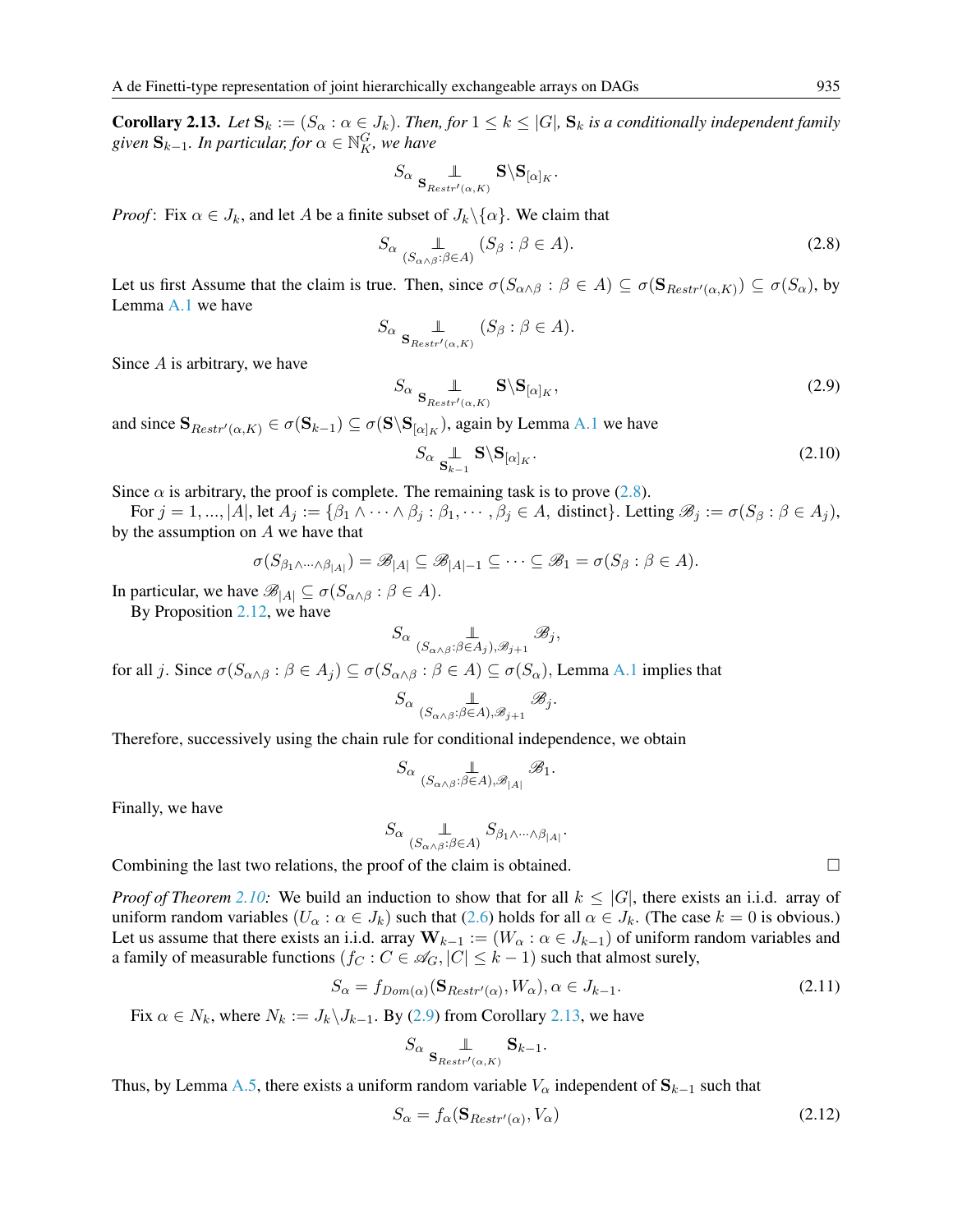almost surely. By exchangeability and transitivity, we have that the distribution of  $(S_\alpha, \mathbf{S}_{Restr'(\alpha)})$  is identical for all  $\alpha$  with the same domain. Thus, there exists an array of uniform random variables  $\partial V_k := (V_\alpha :$  $\alpha \in N_k$ ), which are not necessarily independent, such that [\(2.12\)](#page-10-3) holds for every  $\alpha \in N_k$ , with the choice of  $f_{\alpha}$  identical for all  $\alpha$  defined on the same domain, which we denote by  $f_{Dom(\alpha)}$ .

Now consider an array  $\partial \mathbf{W}_k := (W_\alpha : \alpha \in N_k)$  of i.i.d. uniform random variables, which are also independent of  $\mathbf{W}_{k-1}$ , and for  $\alpha \in N_k$  define

<span id="page-11-0"></span>
$$
S'_{\alpha} := f_{\alpha}(\mathbf{S}_{Restr'(\alpha)}, W_{\alpha}).
$$
\n(2.13)

Since we can replace  $(2.11)$  and  $(2.13)$  into equations of the form  $(2.7)$ , we can combine them into a one-line expression of the form

<span id="page-11-1"></span>
$$
\mathbf{S}'_k = F(\mathbf{W}_k),\tag{2.14}
$$

for some function F where  $S'_k = (S_{k-1}, (S'_\alpha : \alpha \in N_k))$  and  $W_k = (W_\alpha : \alpha \in J_k)$ . Note that  $W_k = (W_{k-1}, \partial W_k)$  is an i.i.d. array. On the other hand, we have the following properties:

- $P[S_\alpha \in \cdot | S_{k-1}] = P[S'_\alpha \in \cdot | S_{k-1}]$  almost surely for all  $\alpha \in N_k$  since both  $W_\alpha$  and  $V_\alpha$  are independent of  $\mathbf{S}_{k-1}$ .
- $(S_\alpha : \alpha \in N_k)$  is a conditionally independent family given  $S_{k-1}$  by Corollary [2.13.](#page-10-2)
- $(S'_{\alpha}: \alpha \in N_k)$  is a conditionally independent family given  $S_{k-1}$  by construction.

By Lemma [A.7](#page-14-2) we have

$$
\mathbf{S}_k = \left(\mathbf{S}_{k-1}, (S_{\alpha}: \alpha \in N_k)\right) \stackrel{d}{=} \left(\mathbf{S}_{k-1}, (S'_{\alpha}: \alpha \in N_k)\right).
$$

Thus, with [\(2.14\)](#page-11-1), we can apply Lemma [A.3](#page-14-3) to obtain an array of i.i.d. uniform random variables  $U_k :=$  $(U_{\alpha}: \alpha \in J_k)$  such that

<span id="page-11-2"></span>
$$
\mathbf{S}_k = F(\mathbf{U}_k) \tag{2.15}
$$

almost surely. Splitting  $(2.15)$  back to individual equations of the form  $(2.6)$ , we obtain the desired representation for dimension k. Since  $k \leq |G|$  is arbitrary, we have [\(2.6\)](#page-9-1) for all  $\alpha \in \Gamma_K^G$  by induction.

*Proof of Theorem [2.7:](#page-7-0)* Let  $\alpha \in \mathbb{N}_K^G \cap \Gamma_K^G$ . Since  $X_\alpha$  is  $\sigma(\mathbf{X})$ -measurable and is invariant under permutations fixing  $\alpha$ , we have  $X_{\alpha} \in \mathscr{F}_{\alpha}$  and hence  $X_{\alpha} = h(S_{\alpha})$  for some measurable function h, where the choice of h being independent of  $\alpha$  due to exchangeability and transitivity. By inserting [\(2.7\)](#page-9-3), we obtain [\(2.5\)](#page-7-1) by identifying  $I_K^G$  modulo  $\stackrel{K}{\sim}$  with  $\Gamma_K^G$ .

Let  $U_{\alpha} := U_{\gamma_{\alpha}}$  for  $\alpha \in \mathbb{N}_{K}^{G}$  (not necessarily in  $\Gamma_{K}^{G}$ ) and  $\mathbf{U} := (U_{\alpha} : \alpha \in I_{K}^{G})$ . To obtain [\(2.5\)](#page-7-1) for all  $\alpha \in \mathbb{N}_K^G$ , it suffices to show that we can choose U in a way such that  $(\mathbf{X}, \mathbf{U})$ , or equivalently  $(\mathbf{S}, \mathbf{U})$ , is  $(G, K)$ -exchangeable. Indeed, if  $(X, U)$  is exchangeable, since for  $\beta \in \mathbb{N}_K^G$  there exists  $\alpha \in \mathbb{N}_K^G \cap \Gamma_K^G$  such that  $\tau \alpha = \beta$  with  $\tau \in Z_K(S_N^{\rtimes G})$  by transitivity of the group action, [\(2.5\)](#page-7-1) holds if we replace  $\alpha$  with  $\beta = \tau \alpha$ by exchangeability.

By Transfer Lemma [A.2,](#page-14-4) there exists a family of measurable functions ( $\phi_C : C \in \mathscr{A}_G$ ) such that for any  $\alpha \in \Gamma_K^G$  and any uniform random variable V independent of  $S_\alpha$ , we have

<span id="page-11-4"></span>
$$
(S_{\alpha}, U_{\alpha}) \stackrel{d}{=} (S_{\alpha}, \phi_{Dom(\alpha)}(S_{\alpha}, V)).^{3}
$$
\n(2.16)

Let  $V = (V_\alpha : \alpha \in I_K^G)$  be an array of uniform random variables independent of S, where  $V_\alpha = V_{\gamma_\alpha}$  for all  $\alpha \in I_K^G$  and different components are all independent. Then, by [\(2.15\)](#page-11-2) and [\(2.16\)](#page-11-4), we have

$$
S_{\alpha} = f_G(\mathbf{S}_{Restr'(\alpha)}, U'_{\alpha})
$$

almost surely for all  $\alpha \in \Gamma_K^G$  where  $U'_\alpha = \phi_{Dom(\alpha)}(S_\alpha, V_\alpha)$ . (Note that  $\mathbf{S}_{Restr'(\alpha)} \in \sigma(S_\alpha)$ .)

<span id="page-11-3"></span><sup>&</sup>lt;sup>3</sup>Since [\(2.6\)](#page-9-1) implies that the conditional distribution of  $S_\alpha$  given  $U_\alpha$  is identical for all  $\alpha$  with the same domain, the joint distribution of  $(S_\alpha, U_\alpha)$  depends only on  $Dom(\alpha)$ . Thus, we can choose the coding function  $\phi_C$  to depend only on the domain.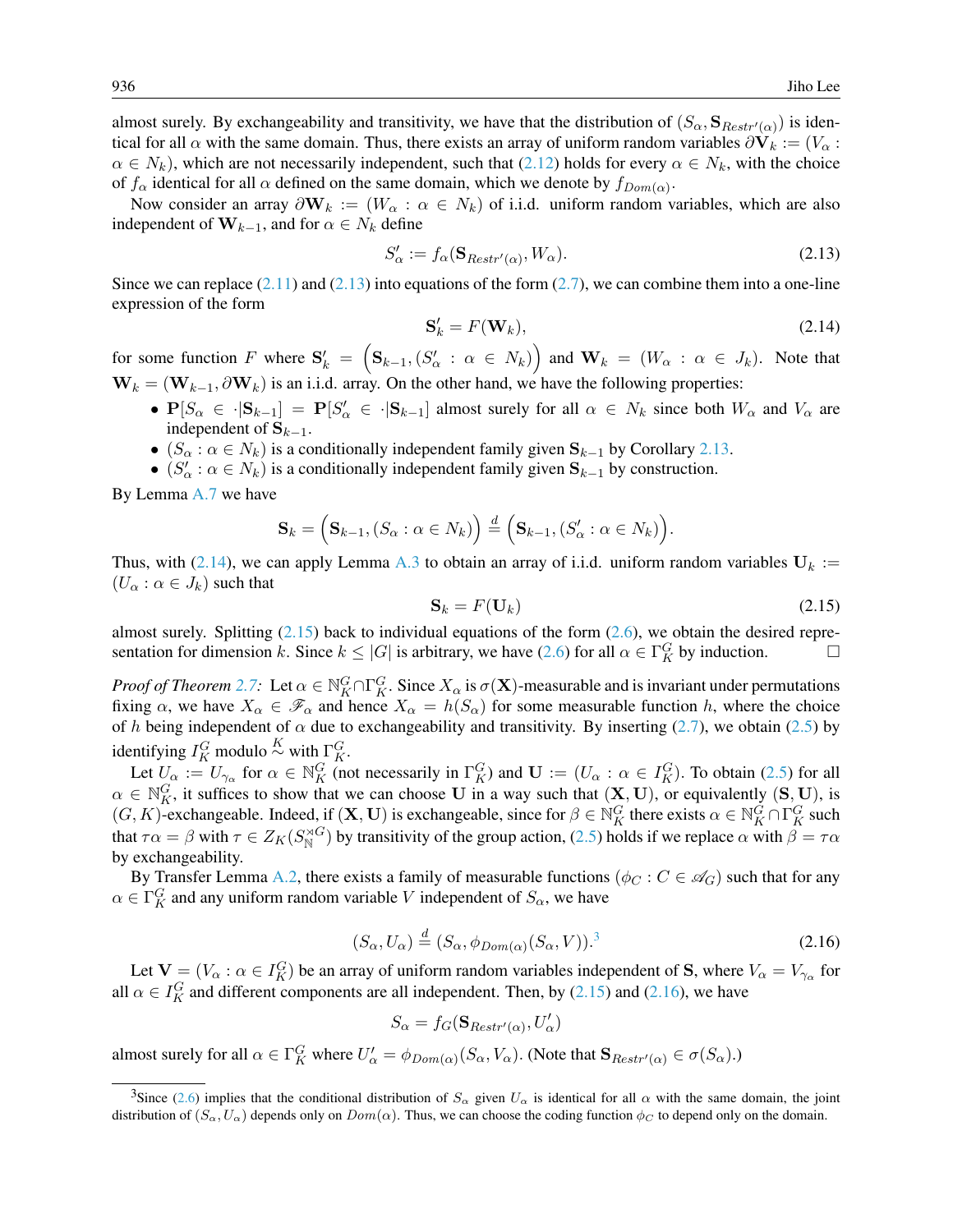Since  $V$  is an i.i.d. array independent of  $S$ , we have

<span id="page-12-0"></span>
$$
U'_{\alpha} \perp_{\mathbf{S}} (U'_{\beta} : \beta \in \Gamma_K^G \backslash \{\alpha\})
$$
\n(2.17)

for all  $\alpha \in \Gamma_K^G$ . Also, since  $(U_\beta : \beta \in \Gamma_K^G)$  is an independent family and  $\mathbf{S} \setminus \mathbf{S}_{[\alpha]_K} \in \sigma(U_\beta : \beta \in \Gamma_K^G \setminus {\{\alpha\}})$ , we have

$$
U_{\alpha} \underset{\mathbf{S} \backslash \mathbf{S}_{[\alpha]_K}}{\mathbb{L}} (U_{\beta} : \beta \in \Gamma_K^G \backslash \{\alpha\}). \tag{2.18}
$$

Since  $S_{\alpha} \in \sigma(\mathbf{S} \backslash S_{\alpha}, U_{\alpha})$ , by Lemma [A.1](#page-14-0) we obtain

<span id="page-12-1"></span>
$$
U_{\alpha} \perp \!\!\!\!\perp (U_{\beta} : \beta \in \Gamma_K^G \backslash \{\alpha\}). \tag{2.19}
$$

Therefore by [\(2.17\)](#page-12-0) and [\(2.19\)](#page-12-1), both  $((S_\alpha, U_\alpha) : \alpha \in \Gamma^G_K)$  and  $((S_\alpha, U'_\alpha) : \alpha \in \Gamma^G_K)$  are conditionally independent family given S. Since  $(S_\alpha, U_\alpha) \stackrel{d}{=} (S_\alpha, U'_\alpha)$  and both are conditionally independent of S given  $S_{\alpha}$ , by Lemma [A.7](#page-14-2) we have

$$
(\mathbf{S}, U_{\alpha}) \stackrel{d}{=} (\mathbf{S}, U_{\alpha}')
$$
 (2.20)

for all  $\alpha \in \Gamma_K^G$ . Therefore, by Lemma [A.7,](#page-14-2) we have

$$
\left(\mathbf{S}, (U_{\alpha} : \alpha \in I_K^G) \right) \stackrel{d}{=} \left(\mathbf{S}, (U_{\alpha}': \alpha \in I_K^G) \right) \tag{2.21}
$$

where  $U'_\alpha := U'_{\gamma_\alpha}$ . Thus, the relations [\(2.6\)](#page-9-1) still hold even if we replace U by  $\mathbf{U}' := (U'_\alpha : \alpha \in I_K^G)$ . Since S and V are exchangeable and independent of each other,  $(S, V)$  is exchangeable. Thus, by Lemma [A.6,](#page-14-5)  $(S, U')$  is exchangeable.

#### 3. Proof of Proposition [2.12](#page-9-0)

Let  $\mathscr{F}_{\alpha} = \sigma(S_{\alpha})$ , as in Section [2.2.](#page-8-1)

<span id="page-12-2"></span>**Lemma 3.1.** For 
$$
\alpha \in I_K^G
$$
,  $n \in \mathbb{N}$ , let

 $\mathscr{F}_{\alpha}^{n}:=\sigma(X_{\beta}: \beta\in\mathbb{N}_{K}^{G},$  there exists  $C\in\mathscr{A}_{G}$  such that  $\beta|_{C}\in$   $Restr(\alpha,K)$  and  $\beta(v)\geq n$  for all  $v\notin C$ ). *Then,*  $\mathscr{F}_{\alpha} = \bigcap$  $n \geq 1$  $\mathscr{F}_{\alpha}^n$ .

Let us introduce some notations to be used in the proof. For  $\alpha, \beta \in I_K^G$  and  $v \in G$ , let

$$
A_{\alpha}(v) := \Big\{\alpha(w) : C_w \backslash \{w\} = C_v \backslash \{v\}, \ w \stackrel{K}{\sim} v\Big\},\
$$

and for  $B \subseteq \mathbb{N}$  we define the injection  $\tau_B : \mathbb{N} \to \mathbb{N}$  as

$$
\tau_B(n) := \begin{cases} \min\{k > n : k \notin B\}, & n \notin B, \\ n, & n \in B. \end{cases}
$$

In other words,  $\tau_B$  fixes the numbers in B and shifts the rest to the increasing direction.

We define  $\rho_{\alpha}$  to be an injective map of  $I_K^G$  to itself as

$$
\rho_{\alpha}(\beta)(v) = \begin{cases} \tau_{A_{\alpha}(w)}(\beta(v)), & \beta|_{C_v \setminus \{v\}} \stackrel{K}{\sim} \alpha|_{C_w \setminus \{w\}}, \\ \beta(v) + 1, & \text{otherwise.} \end{cases}
$$

The choice of w is irrelevant because we will always have  $C_w \setminus \{w\} = C_u \setminus \{u\}$  for any  $u \in Dom(\alpha)$  such that  $\beta|_{C_v\backslash\{v\}} \stackrel{K}{\sim} \alpha|_{C_u\backslash\{u\}}$  (otherwise we do not have  $\alpha \in \mathbb{N}_K^G$ ). The evaluation divides into three cases:

(1) If  $\kappa(\beta|_{C_v}) = \alpha|_{C_w}$  for some  $w \in Dom(\alpha)$  and  $\kappa \in K$  (or equivalently,  $\beta|_{C_v} \in Restr(\alpha, K)$ ), then  $\rho_{\alpha}(\beta)(v) = \beta(v).$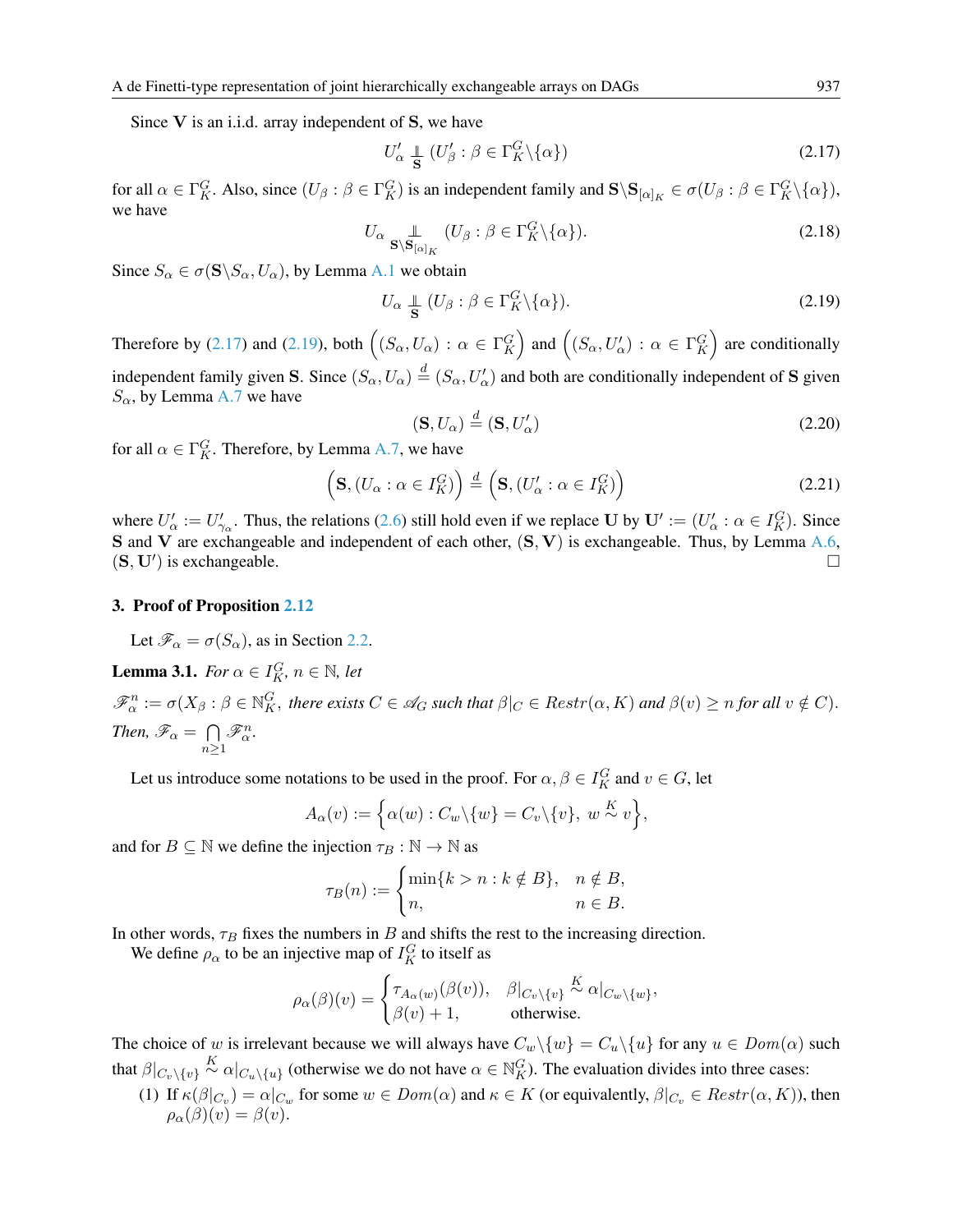(2) If for some  $w \in Dom(\alpha)$  and  $\kappa \in K_v$  we have  $\kappa(\beta|_{C_v})(u) = \alpha|_{C_w}(u)$  for all  $u \in C_w\backslash\{w\}$  but  $\kappa(\beta|_{C_v})(w) \neq \alpha(w)$ , we let  $\rho_\alpha(\beta)(v) = \beta(v) + \ell$ , where  $\ell$  is the smallest positive integer such that  $\beta_{\ell,v}|_{C_v} \notin$   $Restr(\alpha, K)$  and

$$
\beta_{\ell,v}(u) := \beta(u) + \ell \mathbb{1}_{\{u=v\}}.
$$

(3) Otherwise, we have  $\rho_{\alpha}(\beta)(v) = \beta(v) + 1$ .

It is straightforward (but tedious) to check that  $\rho_{\alpha}$  is an injection satisfying [\(1.2\)](#page-1-4) in Definition [1.1,](#page-1-3) and that it commutes with K. Thus, any restriction of  $\rho_\alpha$  to a finite subset of  $\mathbb{N}_K^G$  can be extended to an element in  $Z_K(S_N^{\rtimes G})$ . Thus, by Kolmogorov extension theorem, the array **X** is law-invariant under the action of  $\rho_\alpha$ . Also note that  $\rho_{\alpha}$  fixes  $\alpha$ .

*Proof of Lemma* [3.1:](#page-12-2) For any  $\beta \in \mathbb{N}_K^G$ , letting  $C := D_{\beta,\alpha}$ , we have  $\beta|_C \in$  *Restr* $(\alpha, K)$  (see the remark right before Proposition [2.12\)](#page-9-0). For  $v \in C$ , we have  $\rho_{\alpha}(\beta)(v) = \beta(v)$ . On the other hand, for  $v \notin C$ , one can see that  $\rho_{\alpha}(\beta)(v) \ge \beta(v) + 1$ . Thus, we have  $\rho_{\alpha}(\mathbf{X}) \in \mathcal{F}_{\alpha}^2$ . Since  $D_{\rho_{\alpha}(\beta),\alpha} = D_{\beta,\alpha}$  for all  $\beta \in \mathbb{N}_K^G$ , we can similarly show that  $\rho_{\alpha}^n(\beta)(\mathbf{X}) \in \mathscr{F}_{\alpha}^{n+1}$ .

So, for arbitrary  $E \in \mathscr{F}_{\alpha}$ , acting  $\rho^n_{\alpha}$  on both sides of the inclusion  $E \in \sigma(\mathbf{X})$  we obtain  $E \in \sigma(\rho^n_{\alpha}(\mathbf{X})) \subseteq$  $\mathscr{F}_{\alpha}^{n+1}$ . This shows that  $\mathscr{F}_{\alpha} \subseteq \bigcap$  $n \leq 1$  $\mathscr{F}_{\alpha}^n$ .

To prove the converse, consider the collection  $\mathcal{T}_n$  of all finite permutations  $\tau \in Z_K(S_N^{\rtimes G})$  such that

- (1)  $\tau$  fixes  $\alpha$ .
- (2) for all  $\beta$ ,  $\tau(\beta)(v) = \beta(v)$  whenever there exists  $u \le v$  such that  $\beta(u) > n$ .

Then, as  $n \to \infty$ , the collection  $\mathcal{T}_n$  eventually contains all finite permutations in  $Z_K(S_N^{\rtimes G})$  fixing  $\alpha$ , and  $\mathcal{F}_{\alpha}^{n}$  is invariant under the action of  $\mathcal{I}_{n}$ . Therefore, we have  $\bigcap_{n\leq 1}$  $\mathscr{F}_{\alpha}^{\hat{n}} \subseteq \mathscr{F}_{\alpha}.$ 

*Proof of Proposition* [2.12:](#page-9-0) We use induction on the number of indices n. The case  $n = 1$  is obvious.

Consider  $\rho := \rho_{\alpha_1}$  which is defined as in the proof of Lemma [3.1.](#page-12-2) As we have seen in the proof of Lemma [3.1,](#page-12-2) acting  $\rho$  on  $\beta$  fixes the values on  $D_{\beta,\alpha_1}$ , which is by definition the values in the domain of  $\beta \wedge \alpha_1$ , and shifts all the values outside  $D_{\beta,\alpha_1}$  by at least +1. By exchangeability, we have

$$
(S_{\alpha_1},...,S_{\alpha_n}) \stackrel{d}{=} (S_{\alpha_1}, \rho^k(S_{\alpha_2}),...,\rho^k(S_{\alpha_n})).
$$

By Lemma [A.4,](#page-14-6) we have

$$
S_{\alpha_1} \underset{\rho^k(S_{\alpha_2}), \dots, \rho^k(S_{\alpha_n})}{\mathbb{L}} S_{\alpha_2}, \dots, S_{\alpha_n}
$$
\n(3.1)

for all  $k \in \mathbb{N}$ . Since the indices generating  $\rho^k(\mathscr{F}_{\alpha_j})$  are contained in the collection of the indices generating  $\mathscr{F}^k_{\alpha_1\wedge\alpha_j}$ , we have  $\rho^k(S_{\alpha_j})\in \mathscr{F}^k_{\alpha_1\wedge\alpha_j}$ . Thus, for all  $k\geq 2$  we have

<span id="page-13-0"></span>
$$
S_{\alpha_1} \underset{\mathcal{F}_{\alpha_1 \wedge \alpha_j}^k: 2 \le j \le n}{\perp} S_{\alpha_2}, ..., S_{\alpha_n}
$$
\n
$$
(3.2)
$$

due to Lemma [A.4.](#page-14-6) By the inductive hypothesis,  $S_{\alpha_2},...,S_{\alpha_n}$  are conditionally independent given  $(S_{\alpha_i\wedge\alpha_j}$ :  $2 \leq i \neq j \leq n$ ). Thus, by Lemma [3.1](#page-12-2) and Lemma [A.8,](#page-15-1) the  $\sigma$ -field generated by  $\mathscr{F}^k_{\alpha_1 \wedge \alpha_2}, ..., \mathscr{F}^k_{\alpha_1 \wedge \alpha_n}$ decreases to some  $\mathscr{G} \subseteq \sigma(\mathscr{F}_{\alpha_i \wedge \alpha_j}: 1 \leq i \neq j \leq n)$ . Applying the backward martingale convergence to  $(3.2)$  as  $k \rightarrow \infty$ , we obtain

$$
S_{\alpha_1} \underset{\mathcal{G}}{\perp} S_{\alpha_2},...,S_{\alpha_n},
$$

and since each  $\mathscr{F}_{\alpha_i \wedge \alpha_j}$  is a sub- $\sigma$ -field of  $S_{\alpha_i}$ , by Lemma [A.1](#page-14-0) we obtain

<span id="page-13-1"></span>
$$
S_{\alpha_1} \underset{(\mathscr{F}_{\alpha_i \wedge \alpha_j}:1 \leq i \neq j \leq n)}{\perp} S_{\alpha_2}, \dots, S_{\alpha_n}.
$$
\n(3.3)

Since  $S_{\alpha_2},...,S_{\alpha_n}$  are conditionally independent given  $(\mathscr{F}_{\alpha_i \wedge \alpha_j}: 2 \leq i \neq j \leq n)$  and for each  $j \geq 2$ ,  $\mathscr{F}_{\alpha_1\wedge\alpha_j}$  is a sub- $\sigma$ -field of  $\mathscr{F}_{\alpha_j}$ , again by Lemma [A.1](#page-14-0) we have that  $S_{\alpha_2},...,S_{\alpha_n}$  are conditionally independent given  $(\mathscr{F}_{\alpha_i \wedge \alpha_j}: 1 \leq i \neq j \leq n)$ . Combining this with [\(3.3\)](#page-13-1), we obtain the desired result.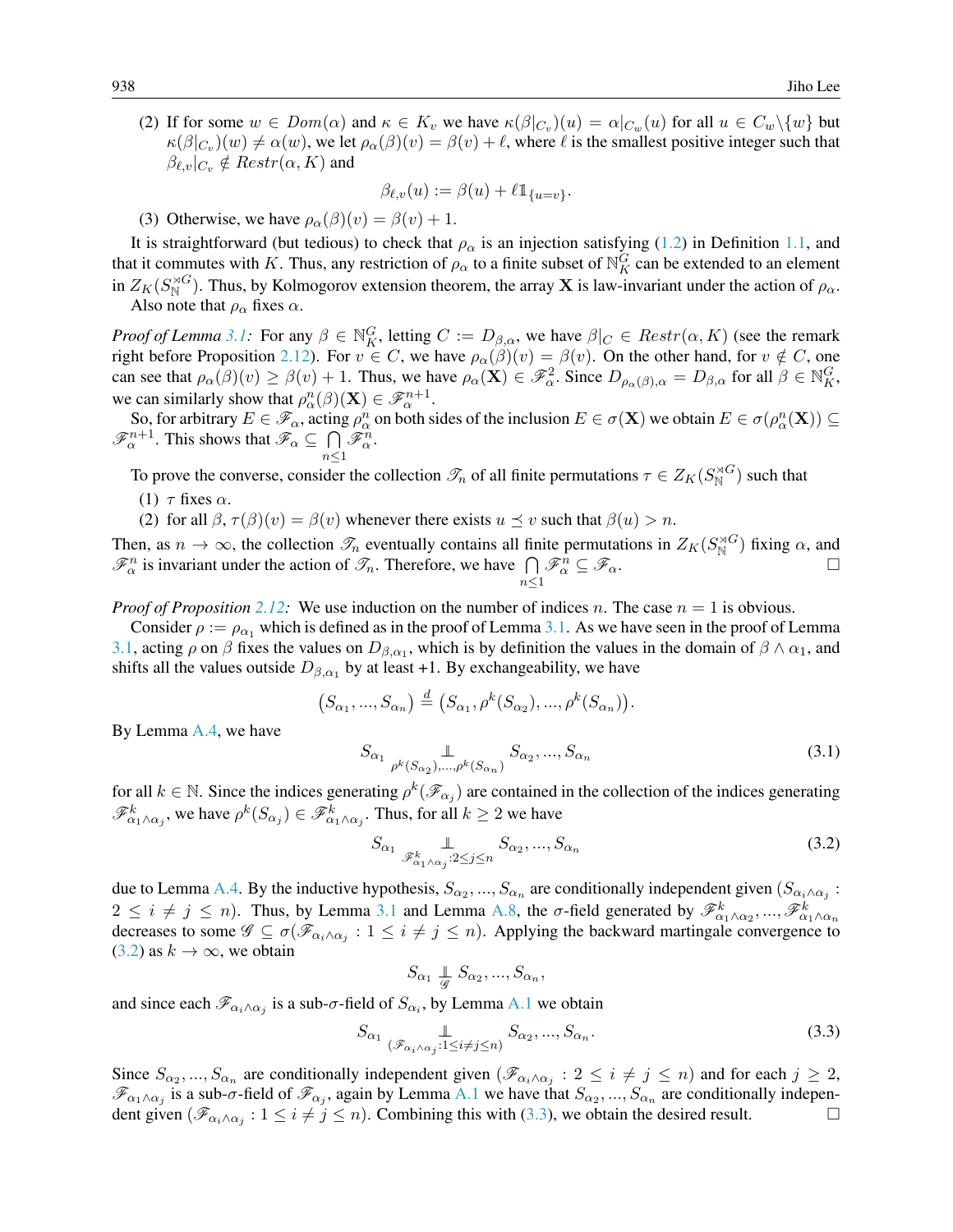#### Appendix A. Supplementary Lemmas

Elementary results that we use in the main text are introduced in this section. All are standard results and frequently used in exchangeability theory. For those results without proofs we have added references where one can find the proofs. We note again that the richness of the probability space is always assumed.

<span id="page-14-0"></span>**Lemma A.1.** *Let*  $\mathscr{G}, \mathscr{F}_1, \mathscr{F}_2, \mathscr{F}_3$  *be*  $\sigma$ -fields satisfying  $\mathscr{F}_1 \subseteq \mathscr{F}_2 \subseteq \mathscr{F}_1 \vee \mathscr{F}_3$  and

$$
\mathscr{F}_3 \mathop{\perp\hspace{1mm}}_{\mathscr{F}_1} \mathscr{G}
$$

*for some* σ*-field* G *. Then, we have*

$$
\mathscr{F}_3 \mathop{\perp\hspace{1mm}}_{\mathscr{F}_2} \mathscr{G}.
$$

*Proof*: The proof is straightforward from the towering property of conditional expectations.

<span id="page-14-4"></span>Lemma A.2 (Transfer Lemma: Theorem 6.10, [Kallenberg](#page-17-11) [\(2002\)](#page-17-11)). *Let* X, Y *be random elements in a Borel space. Then,*

- (1) For all  $X' \stackrel{d}{=} X$ , there exists a measurable function f such that whenever W is a uniform random *variable independent of*  $X'$ , then  $Y' := f(X', W)$  *satisfies*  $(X, Y) \stackrel{d}{=} (X', Y')$ .
- (2) *There exist measurable functions* h *and* g *such that whenever* W *is a uniform random variable independent of* X and Y,  $V := h(X, Y, W)$  *is a uniform random variable independent of* X *satisfying*  $Y = g(X, V)$  *almost surely.*

<span id="page-14-3"></span>Lemma A.3 (Corollary 6.11, [Kallenberg](#page-17-11) [\(2002\)](#page-17-11)). *Let* X*,* Y *be Borel-valued random variables such that*  $X \stackrel{d}{=} f(Y)$  for some measurable function f. Then, there exists a random variable  $Y' \stackrel{d}{=} Y$  such that  $X = f(Y')$  almost surely.

<span id="page-14-6"></span>**Lemma A.4** (Lemma 1.3, [Kallenberg](#page-17-3) [\(2005\)](#page-17-3)). Let X, Y, Z be random variables such that  $(X, Y) \stackrel{d}{=} (X, Z)$  $and \sigma(Y) \subseteq \sigma(Z)$ *. Then,*  $X \perp Y \perp Z$ *.* 

<span id="page-14-1"></span>Lemma A.5 (Proposition 6.13, [Kallenberg](#page-17-11) [\(2002\)](#page-17-11)). *Let* X, Y, Z *be random elements, where* X *lies in a Borel space. Then,* X *is conditionally independent of* Z *given* Y *if and only if there exists a measurable function* f and a uniform random variable U independent of Y, Z such that  $X = f(Y, U)$  almost surely.

<span id="page-14-5"></span>**Lemma A.6.** Let H be a group acting measurably on Borel spaces  $\mathcal X$  and  $\mathcal Y$ , and let  $\mu$  be an H-invariant *probability measure on*  $\mathscr X$ , that is, x is H-exchangeable under  $\mu$ . Let  $\phi : \mathscr X \to \mathscr Y$  be a measurable *function. If*  $\phi(\tau x) = \tau \phi(x) \mu$ -almost surely for all  $\tau \in H$ , then  $(x, \phi(x))$  is H-exchangeable under  $\mu$ .

*Proof*: 
$$
\mu[x \in A, \phi(x) \in B] = \mu[\tau x \in A, \phi(\tau x) \in B] = \mu[\tau x \in A, \tau \phi(x) \in B].
$$

<span id="page-14-2"></span>**Lemma A.7.** Let  $(X_i : i \in I)$ ,  $(Y_i : i \in I)$  be a family of random variables with a countable index set I. *For a random variable* S*, assume that the following are true:*

- $(S, X_i) \stackrel{d}{=} (S, Y_i)$ *. Equivalently,*  $P[X_i \in \cdot | S] = P[Y_i \in \cdot | S]$  *almost surely.*
- Given *S*, Both  $(X_i : i \in I)$  and  $(Y_i : i \in I)$  are conditionally independent families.

*Then, we have*  $(S, X_i : i \in I) \stackrel{d}{=} (S, Y_i : i \in I)$ .

*Proof*: Without loss of generality, let  $I = \mathbb{N}$ . Then for  $n \in \mathbb{N}$  and bounded measurable functions  $f_1, ..., f_n$ ,

$$
\mathbf{E}[f_1(X_1)\cdots f_n(X_n)|S] = \mathbf{E}[f_1(X_1)|S] \cdots \mathbf{E}[f_n(X_n)|S]
$$
  
= 
$$
\mathbf{E}[f_1(Y_1)|S] \cdots \mathbf{E}[f_n(Y_n)|S] = \mathbf{E}[f_1(Y_1)\cdots f_n(Y_n)|S].
$$

 $\Box$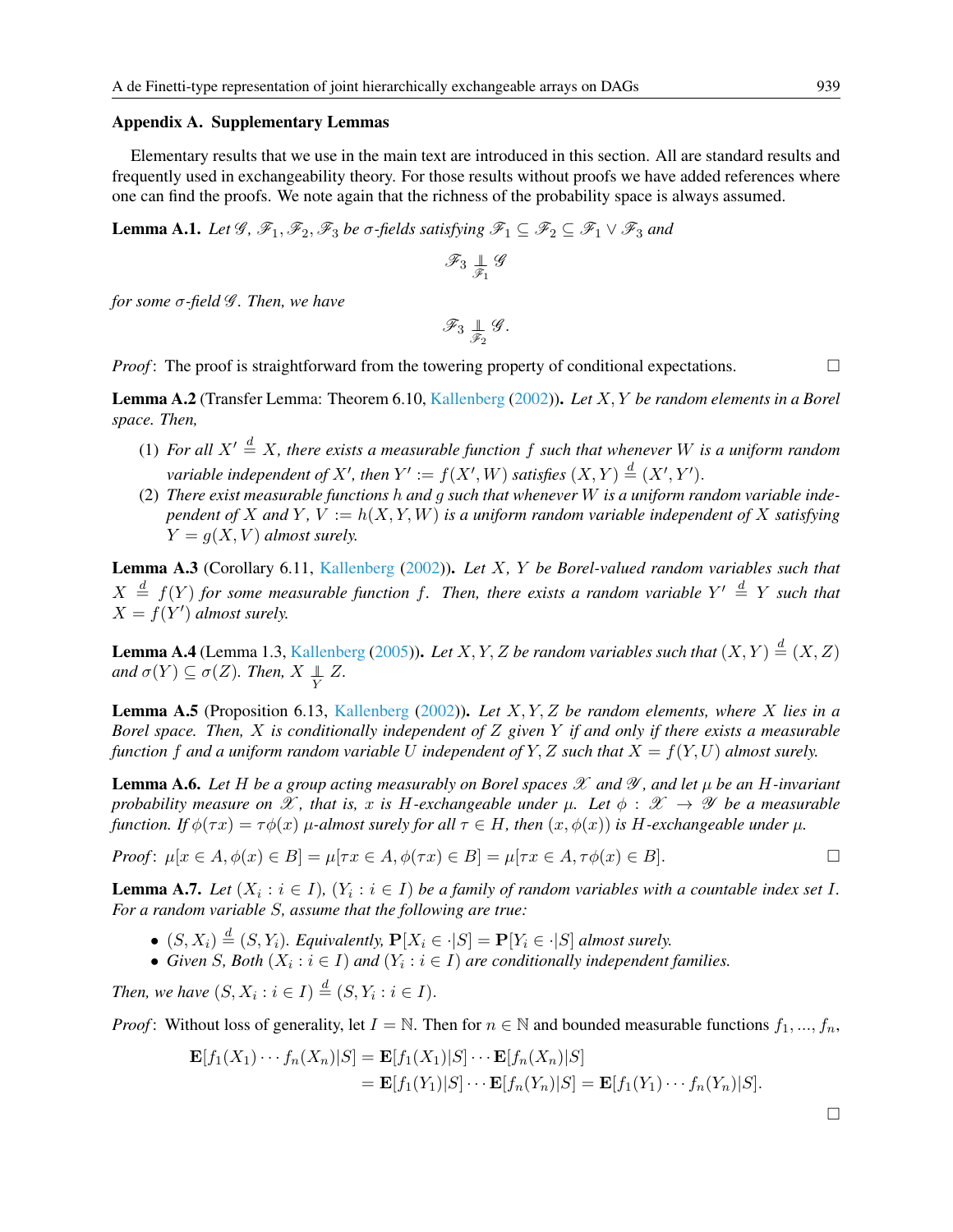<span id="page-15-1"></span>**Lemma A.8.** *For each*  $n \in \mathbb{N}$ , *let*  $(\mathcal{F}_k^n : k \in \mathbb{N})$  *be a sequence of decreasing*  $\sigma$ -fields with  $\mathcal{F}^n := \bigcap$  $k\succeq1$  $\mathscr{F}_k^n$ . Assume that given  $\mathscr{G}$ , the family  $(\mathscr{F}^n_1 : n \in \mathbb{N})$  is independent.

*Then,*  $\mathscr{F} := \bigcap$  $k \in \mathbb{N}$  $(\bigvee_{n\in\mathbb{N}}\mathscr{F}_{k}^{n})$  is a sub- $\sigma$ -field of  $\mathscr{G}$   $\bigvee_{n\in\mathbb{N}}\mathscr{F}^{n}$ .<sup>[4](#page-15-2)</sup> In particular, if  $(\mathscr{F}_{1}^{n}:n\in\mathbb{N})$  are uncondi*tionally independent, then*  $\mathscr{F} = \bigvee_{n \in \mathbb{N}} \mathscr{F}^n$ .

*Proof*: For each  $n \in \mathbb{N}$  choose an event  $A_n \in \mathcal{F}_1^n$ , and let  $A \in \mathcal{G}$ . Then,

$$
\mathbf{P}\Big[A\bigcap_{j\leq N}A_j|\mathcal{G},\mathcal{F}_k^n:n\in\mathbb{N}\Big]=\mathbb{1}_A\prod_{j\leq N}\mathbf{P}[A_j|\mathcal{F}_k^j,\mathcal{G}]
$$

by conditional independence and Lemma [A.1.](#page-14-0) By backward martingale convergence the right hand side converges to a  $\mathscr{G}$   $\bigvee_{n\in\mathbb{N}}\mathscr{F}^n$ -measurable random variable as  $k\to\infty$ . Since the collection of all the events of the form  $A \cap$  $j \leq N$  $\overline{A}_j$  is a  $\pi$ -system generating  $\mathscr{G} \vee_{n \in \mathbb{N}} \mathscr{F}_1^n$ , we can use  $\pi$ - $\lambda$  arguments to show that for any  $\mathscr{G} \underset{n \in \mathbb{N}}{\vee} \mathscr{F}_1^n$ -measurable event B, we have

$$
\lim_{k\rightarrow\infty} {\bf P}[B|{\mathscr{G}}, {\mathscr{F}}^n_k: n\in{\mathbb N}] \in {\mathscr{G}} \underset{n\in{\mathbb N}}{\vee} {\mathscr{F}}^n.
$$

This shows that  $\mathscr{G} \underset{n \in \mathbb{N}}{\vee} \mathscr{F}_k^n$  converges to  $\mathscr{G} \underset{n \in \mathbb{N}}{\vee} \mathscr{F}_n^n$  as  $k \to \infty$ . Since  $\underset{n \in \mathbb{N}}{\vee} \mathscr{F}_k^n \subseteq \mathscr{G} \underset{n \in \mathbb{N}}{\vee} \mathscr{F}_k^n$ , we can conclude that

$$
\bigcap_{k\in\mathbb{N}}(\underset{n\in\mathbb{N}}{\vee}\mathscr{F}^n_k)\subseteq\bigcap_{k\in\mathbb{N}}(\mathscr{G}\underset{n\in\mathbb{N}}{\vee}\mathscr{F}^n_k)=\mathscr{G}\underset{n\in\mathbb{N}}{\vee}\mathscr{F}^n.
$$

The last statement is obvious since we always have  $\bigvee_{n\in\mathbb{N}} \mathscr{F}^n \subseteq \bigvee_{n\in\mathbb{N}} \mathscr{F}^n_k$  for each  $k \in \mathbb{N}$ , which implies that  $\bigvee_{n\in\mathbb{N}}\mathscr{F}^n\subseteq\bigcap_{k\in\mathbb{N}}$  $k \in \mathbb{N}$  $(\underset{n\in\mathbb{N}}{\vee}\mathscr{F}^n_k$  $) = \mathscr{F}.$ 

#### <span id="page-15-0"></span>Appendix B. Proof of Proposition [2.9](#page-9-4)

For each  $C \in \mathscr{A}_G$ , choose  $\gamma_C \in \Gamma_K^G$  with  $Dom(\gamma_C) = C$ , if there is any. Since  $\mathscr{F}_{\gamma_C}$  is countably generated by Lemma [3.1,](#page-12-2) there exists a Borel-valued random variable  $S_{\gamma_C}$  such that  $\sigma(S_{\gamma_C}) = \mathscr{F}_{\gamma_C}$ . [5](#page-15-3) Since  $S_{\gamma_C}$  is  $\sigma(\mathbf{X})$ -measurable, there exists a measurable function  $f_C$  such that  $f_C(\mathbf{X}) = S_{\gamma_C}$  almost surely. For any other  $\gamma \in \Gamma_K^G$  with  $Dom(\gamma) = C$ , choose  $\tau \in Z_K(S_N^{\rtimes G})$  such that  $\tau \gamma = \gamma_C$  and let

$$
S_{\gamma} := f_C(\tau \mathbf{X}).
$$

The choice of  $\tau$  is irrelevant because for all  $\tau'$  such that  $\tau' \gamma = \gamma_C$ , we have

$$
\mathbf{P}[S_{\gamma} = f_C(\tau \mathbf{X})] = \mathbf{P}[\tau'\tau^{-1}S_{\gamma} = \tau'\tau^{-1}f_C(\tau \mathbf{X})] = \mathbf{P}[S_{\gamma} = f_C(\tau'\mathbf{X})].
$$

For  $\alpha \in I_K^G$ , we let

$$
S_\alpha:=S_{\gamma_\alpha}
$$

.

Let  $\alpha, \beta \in I_K^G$ ,  $\tau \in Z_K(S_N^{\rtimes G})$  with  $\alpha = \tau \beta$ . We claim that

$$
\phi(\tau \mathbf{X}) = S_{\beta}
$$

<span id="page-15-2"></span><sup>&</sup>lt;sup>4</sup>Without the conditional independence, we cannot guarantee the result. Consider two sequences of random variables  $X =$  $(X_n : n \in \mathbb{N})$  and  $\mathbf{Y} = (Y_n : n \in \mathbb{N})$ , and let P be a uniform random variable. Suppose that given P, X and Y are independent i.i.d. sequences, where  $P[X_1 = 1 | P] = 1 - P[X_1 = -1 | P] = P$  and  $P[Y_1 = 1 | P] = 1 - P[Y_1 = -1 | P] = 1/2$ . Let  $Z_n := X_n Y_n$ . Then, Y and Z are i.i.d. sequences of random variables independent of P, and hence their tail  $\sigma$ -fields are trivial. However, since the tail  $\sigma$ -field of the joint sequence  $(Y, Z)$  recovers P, and hence it is not equal to the join of the tail  $\sigma$ -fields of the components.

<span id="page-15-3"></span><sup>&</sup>lt;sup>5</sup>Any countably generated  $\sigma$ -field can be generated by a random variable taking values on a Borel space. The obvious choice of the generator for  $\mathscr{F} = \sigma(A_k : k \in \mathbb{N})$  would be  $X = \sum_{k \in \mathbb{N}} 3^{-k} \mathbb{1}_{A_k}$ .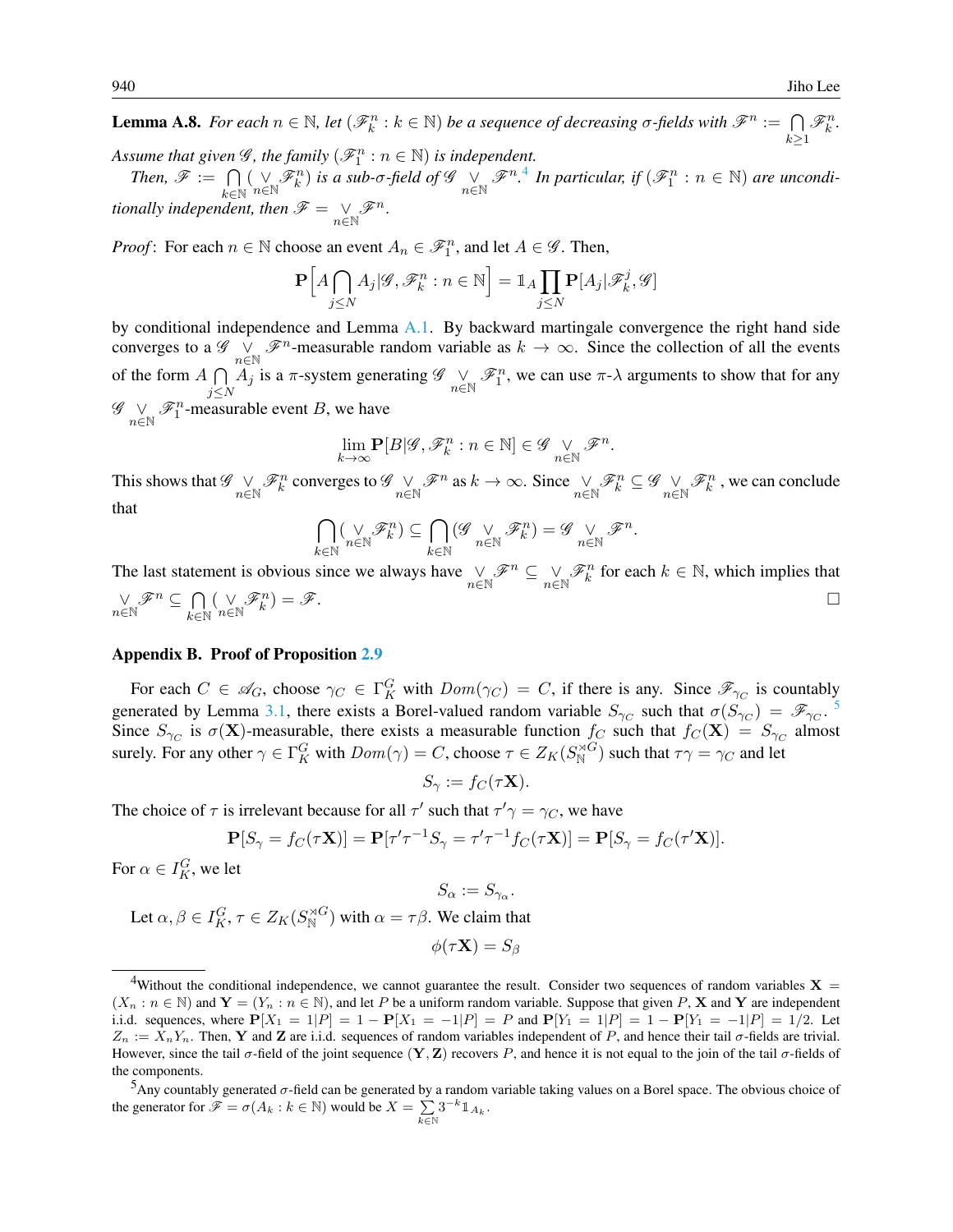whenever  $\phi(\mathbf{X}) = S_{\alpha}$ . The left hand side represents the action of  $\tau$  as we regard  $S_{\alpha}$  as an  $\sigma(\mathbf{X})$ -measurable random element, while on the right hand side  $\tau$  acts on  $\sigma(S)$ -measurable random elements. Once we have that these actions are identical, Lemma [A.6](#page-14-5) implies that the array S constructed this way satisfies the desired properties.

Let  $Dom(\gamma_\beta) = D$ . Then, we have  $S_{\gamma_\beta} = f_D(\lambda \mathbf{X})$ , for  $\lambda \in Z_K(S_N^{\rtimes G})$  such that  $\gamma_D = \lambda \gamma_\beta$ . Considering the way we have chosen the representatives,  $\gamma_\alpha$  and  $\gamma_\beta$  are defined on the same domain, and hence for some K-commuting  $\rho$  we have  $\gamma_D = \rho \gamma_\alpha$  and thus  $S_{\gamma_\alpha} = f_D(\rho \mathbf{X})$ .

For  $v \in C$ , let  $\kappa_1, \kappa_2 \in K$  be local isomorphisms such that

$$
\kappa_1(\beta|_{C_{\kappa_1(v)}}) = \gamma_\beta|_{C_v}, \kappa_2(\gamma_\alpha|_{C_{\kappa_2\kappa_1(v)}}) = \alpha|_{C_{\kappa_1(v)}}.
$$

Then,  $\rho \tau \lambda^{-1}$  fixes  $\gamma_D$  at  $v \in D$  since

$$
\rho \tau \lambda^{-1}(\gamma_D|_{C_v}) = \rho \tau(\gamma_{\beta}|_{C_v}) = \rho \tau \kappa_1(\beta|_{C_{\kappa_1(v)}})
$$
  
\n
$$
= \rho \kappa_1 \tau(\beta|_{C_{\kappa_1(v)}}) = \rho \kappa_1(\alpha|_{C_{\kappa_1(v)}})
$$
  
\n
$$
= \rho \kappa_1 \kappa_2(\gamma_{\alpha}|_{C_{\kappa_2 \kappa_1(v)}}) = \kappa_1 \kappa_2 \rho(\gamma_{\alpha}|_{C_{\kappa_2 \kappa_1(v)}})
$$
  
\n
$$
= \kappa_1 \kappa_2(\gamma_D|_{C_{\kappa_2 \kappa_1(v)}}) = \gamma_D|_{C_v}.
$$

Since  $v \in D$  is arbitrary,  $\rho \tau \lambda^{-1}$  fixes  $\gamma_D$ . Thus, by definition of S, we have

$$
f_D(\mathbf{X}) = f_D(\rho \tau \lambda^{-1} \mathbf{X})
$$

almost surely. By exchangeability the equation holds almost surely if we replace  $X$  by  $\lambda X$ , and hence

$$
S_{\gamma_{\beta}} = f_D(\lambda \mathbf{X}) = f_D(\rho \tau \mathbf{X})
$$

almost surely.

#### Acknowledgments

I thank the anonymous referee for a constructive and detailed feedbacks.

### References

- <span id="page-16-1"></span>Aldous, D. J. Representations for partially exchangeable arrays of random variables. *J. Multivariate Anal.*, 11 (4), 581–598 (1981). [MR637937.](http://www.ams.org/mathscinet-getitem?mr=MR637937)
- <span id="page-16-8"></span>Austin, T. On exchangeable random variables and the statistics of large graphs and hypergraphs. *Probab. Surv.*, 5, 80–145 (2008). [MR2426176.](http://www.ams.org/mathscinet-getitem?mr=MR2426176)
- <span id="page-16-0"></span>Austin, T. and Panchenko, D. A hierarchical version of the de Finetti and Aldous-Hoover representations. *Probab. Theory Related Fields*, 159 (3-4), 809–823 (2014). [MR3230009.](http://www.ams.org/mathscinet-getitem?mr=MR3230009)
- <span id="page-16-2"></span>Bloem-Reddy, B. and Teh, Y. W. Probabilistic symmetries and invariant neural networks. *J. Mach. Learn. Res.*, 21, Paper No. 90, 61 (2020). [MR4119158.](http://www.ams.org/mathscinet-getitem?mr=MR4119158)
- <span id="page-16-4"></span>Bruna, J., Zaremba, W., Szlam, A., and LeCun, Y. Spectral networks and locally connected networks on graphs. *ArXiv Mathematics e-prints* (2013). [arXiv: 1312.6203.](http://arxiv.org/abs/1312.6203)
- <span id="page-16-3"></span>Cohen, T. and Welling, M. Group Equivariant Convolutional Networks. In Balcan, M. F. and Weinberger, K. Q., editors, *Proceedings of The 33rd International Conference on Machine Learning*, volume 48 of *Proceedings of Machine Learning Research*, pp. 2990–2999. PMLR, New York, New York, USA (2016). [http://proceedings.mlr.press/v48/cohenc16.pdf.](http://proceedings.mlr.press/v48/cohenc16.pdf)
- <span id="page-16-5"></span>de Finetti, B. Funzione caratteristica di un fenomeno aleatorio. In *Atti del Congresso Internazionale dei Matematici: Bologna del 3 al 10 de settembre di 1928*, pp. 179–190 (1929).
- <span id="page-16-6"></span>de Finetti, B. La prévision : ses lois logiques, ses sources subjectives. *Ann. Inst. H. Poincaré*, 7 (1), 1–68 (1937). [MR1508036.](http://www.ams.org/mathscinet-getitem?mr=MR1508036)
- <span id="page-16-7"></span>Diaconis, P. and Janson, S. Graph limits and exchangeable random graphs. *Rend. Mat. Appl. (7)*, 28 (1), 33–61 (2008). [MR2463439.](http://www.ams.org/mathscinet-getitem?mr=MR2463439)